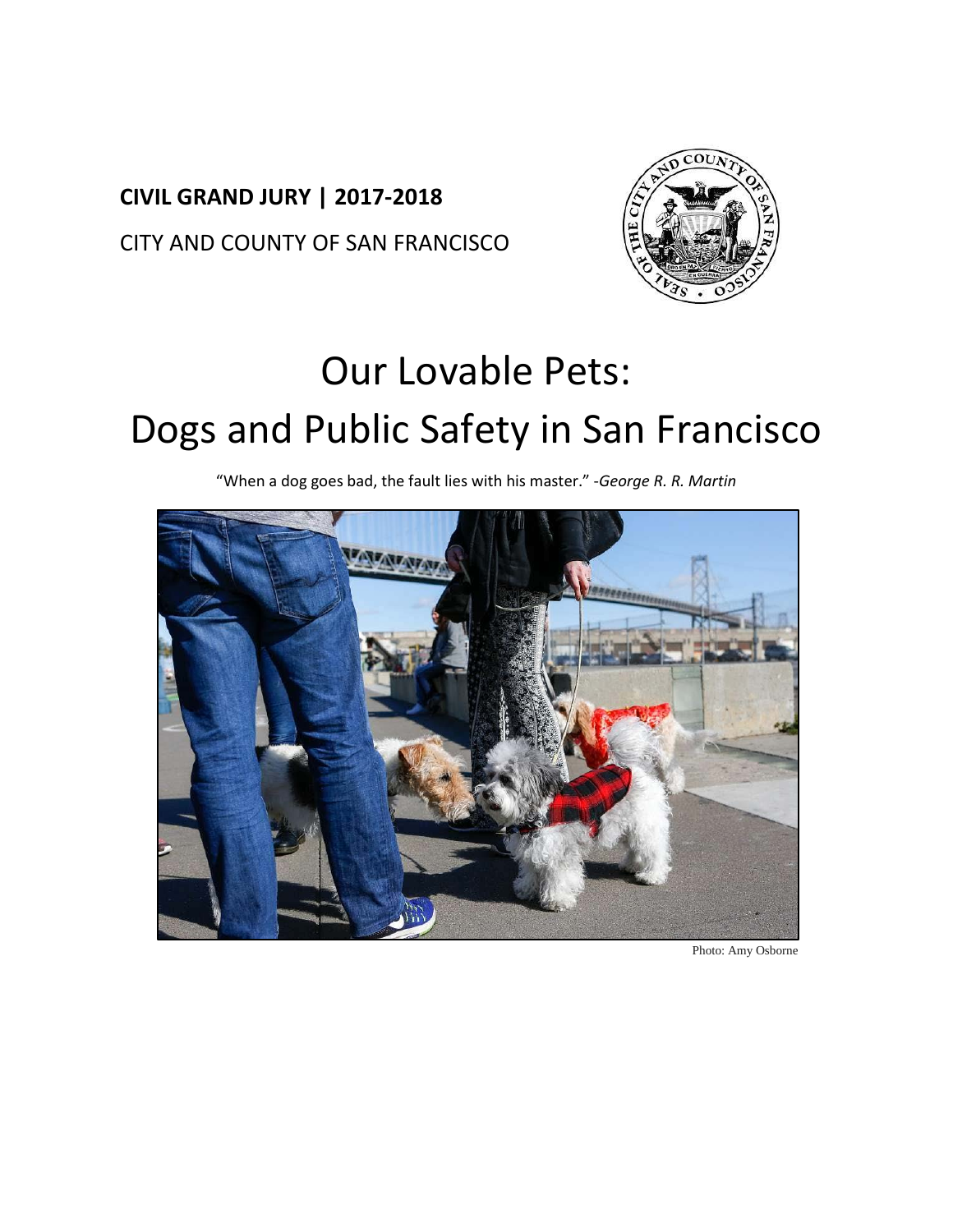## **CIVIL GRAND JURY | 2017-2018** CITY AND COUNTY OF SAN FRANCISCO



### Jurors 2017-2018

Lori Campbell, Foreperson Heather Dolan, Secretary Richard Bogan Paul Buxbaum Charles Dworetz William Hannan Rasha Harvey Hon. Alfred Knoll (ret.) Douglas Lam John Lee Paul Pferdner Charles Raznikov John Sandoval Derek Schaible P Segal Grady Ward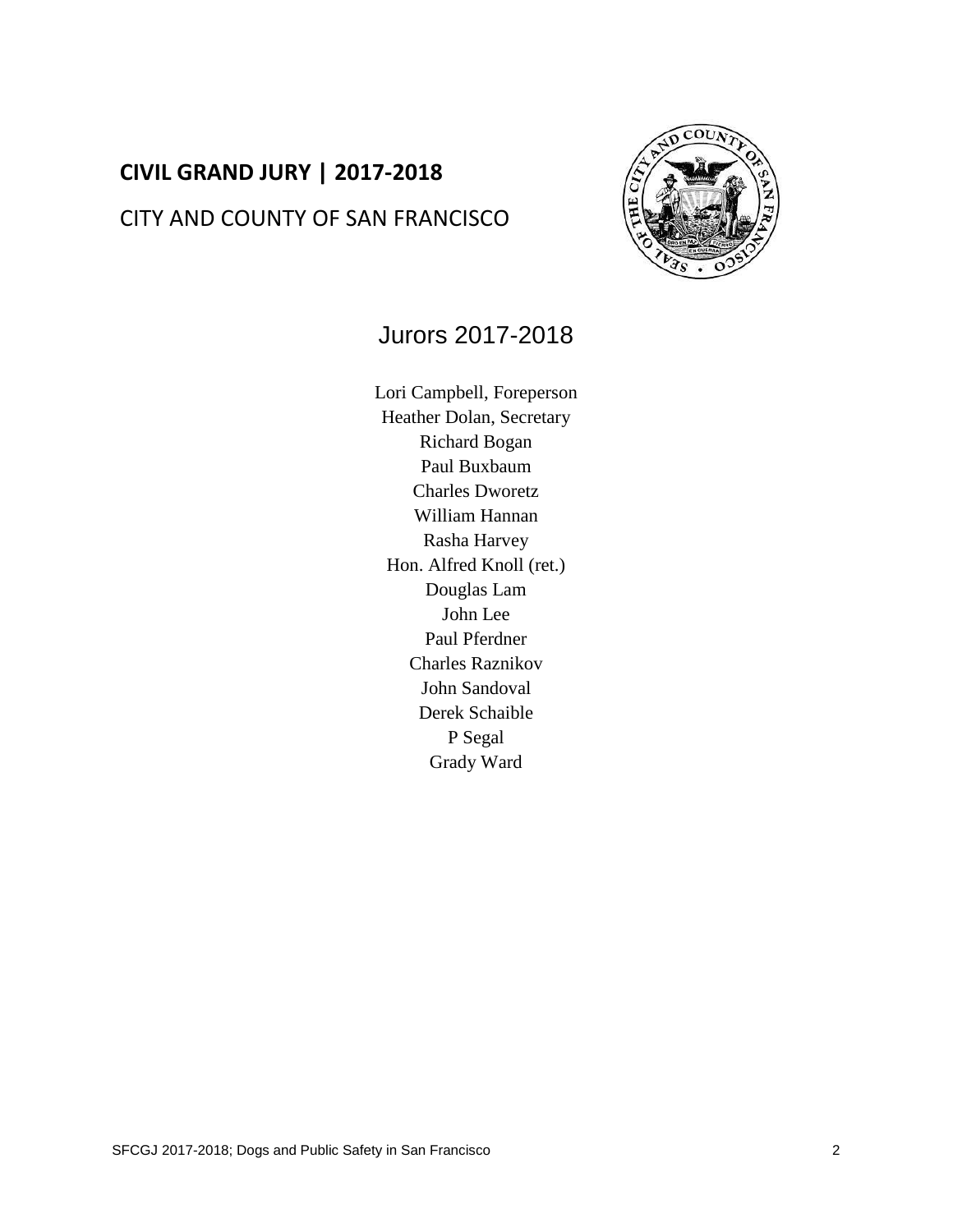## EXECUTIVE SUMMARY

A shocking event in 2001 brought the issue of public safety from dog attacks to the attention of San Francisco and the nation—two unleashed Presa Canario dogs attacked and killed Diane Whipple in the hallway of her apartment building. Later investigations revealed that there had been unofficial complaints about these dogs, including unreported biting incidents, but that they were unknown to San Francisco Animal Care and Control (SFACC) as potentially vicious and dangerous dogs. Since the death of Ms. Whipple, there have been yet more dog attacks in San Francisco resulting in injury or death, both to dogs and to humans.

This report explores the functions, operations and interactions of three San Francisco government entities that share the responsibility of protecting the public from dog attacks and bites. These entities are San Francisco Animal Care and Control, the Vicious and Dangerous Dog Hearings (managed under the City Administrator's Office) and the Vicious and Dangerous Dog (VDD) Unit of the San Francisco Police Department. The San Francisco Civil Grand Jury seeks to help these entities to improve their understanding, management, record keeping and treatment of dogs that may pose a risk to public safety.

The Civil Grand Jury found that all three entities are largely effective in protecting the safety of the public from dog attacks and bites. We also found gaps in current practice, areas where their efforts can be made more efficient and effective. The result is the list of Findings and Recommendations that appear at the end of this report.

## BACKGROUND

No one knows how many dogs live in San Francisco.

We have heard estimates of the dog population in San Francisco ranging from 120,000 to 500,000. If we follow the national averages established by the American Veterinary Medical Association<sup>[1](#page-2-0)</sup>, which are that  $36.5\%$  of households have an average of 1.6 dogs each, that calculates out to 229,512 dogs living in our households, plus another unknown number, say about [2](#page-2-1),500 dogs, living with our homeless population, for a total of about  $232,000$  dogs<sup>2</sup>. An estimate, perhaps not better than any others, but suitable to work with in this report.

Most dogs in San Francisco are well-behaved and well-treated by their families. However, among any population that large we will certainly find exceptions. In 2017 there were over 300 reports of dogs biting people. During that year San Francisco had 146 Vicious and Dangerous

<span id="page-2-0"></span> <sup>1</sup> AVMA statistics are at https://www.avma.org/KB/Resources/Statistics/Pages/Market-research-statistics-US-petownership.aspx

<span id="page-2-1"></span><sup>&</sup>lt;sup>2</sup> Estimated households in San Francisco is 393,000 (U.S. census); 36.5% of 393,000 = 143,445; 1.6 dogs for each of these households  $= 229,512$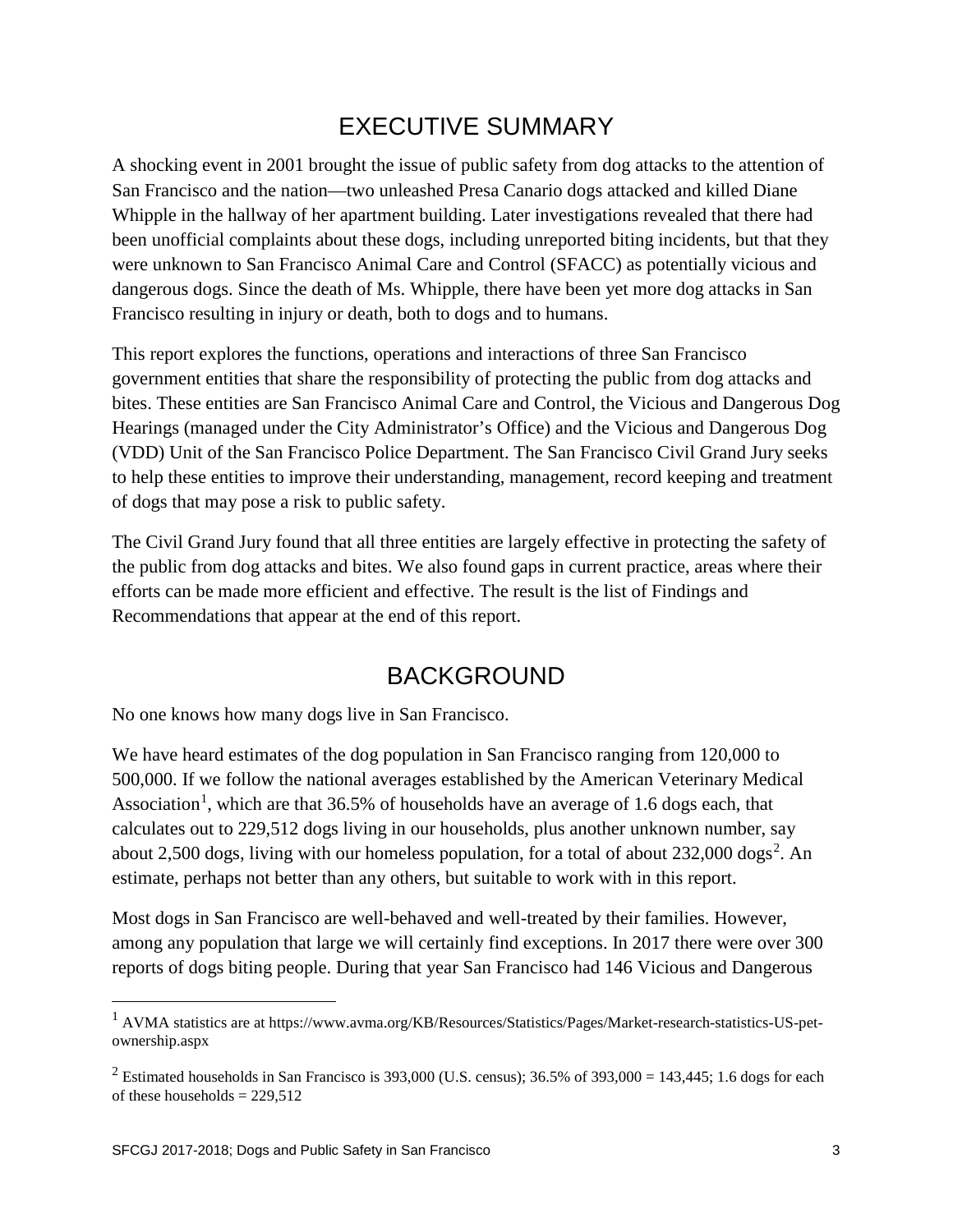Dog Hearings. For that same year, SFACC records show over 2000 cases of dogs reported off leash, of which 500 were followed up and or responded to by authorities. Of the reported cases, 24 resulted in citations to dog owners<sup>[3](#page-3-0)</sup>. There were over 300 reported and investigated cases of dogs being mistreated or in poor living conditions.

Matters of dog behavior and public safety concern the citizens and the government of our city, and they affect most closely these organizations:

- 1. City ordinance established San Francisco Animal Care and Control (SFACC) in 1989 as a public animal shelter and the primary enforcement agency for proper care of domestic animals, dog licensing, and dog leash law enforcement. It is also responsible for recording dog bites, dog vaccinations, and dogs that have been determined vicious and dangerous. SFACC took over official shelter duties from the SF SPCA, and enforcement and recordkeeping responsibilities from the Department of Public Health.
- 2. The San Francisco Police Department established its Vicious and Dangerous Dog (VDD) Unit in 1994 to assist law enforcement officers in their encounters with dogs that behave in threatening and potentially dangerous ways, and to investigate dog-related complaints made to SFPD.
- 3. The Vicious and Dangerous Dog Hearings were established in 2001 originally by the Police Department. These Hearings adjudicate and give legal standing to municipal decisions about whether specific dogs are vicious and/or dangerous<sup>[4](#page-3-1)</sup>. These Hearings are now controlled by the City Administrator's Office, while the Hearing Officers are contracted by the Office of the Controller.

The San Francisco Civil Grand Jury is interested in the operations and relationships among these three government entities and their impact on public safety. This report is the result of our investigation.

## **METHODOLOGY**

Our investigation followed several paths to the facts and findings that are central to this report:

Interviews - we interviewed staff and management at SFACC, the SFPD, as well as other city agencies involved with dog policy and public safety in the City.

<span id="page-3-0"></span><sup>&</sup>lt;sup>3</sup> Data supplied by SFACC.

<span id="page-3-1"></span> $4$  See Health Code Section 42(a) for definition of vicious and dangerous dogs.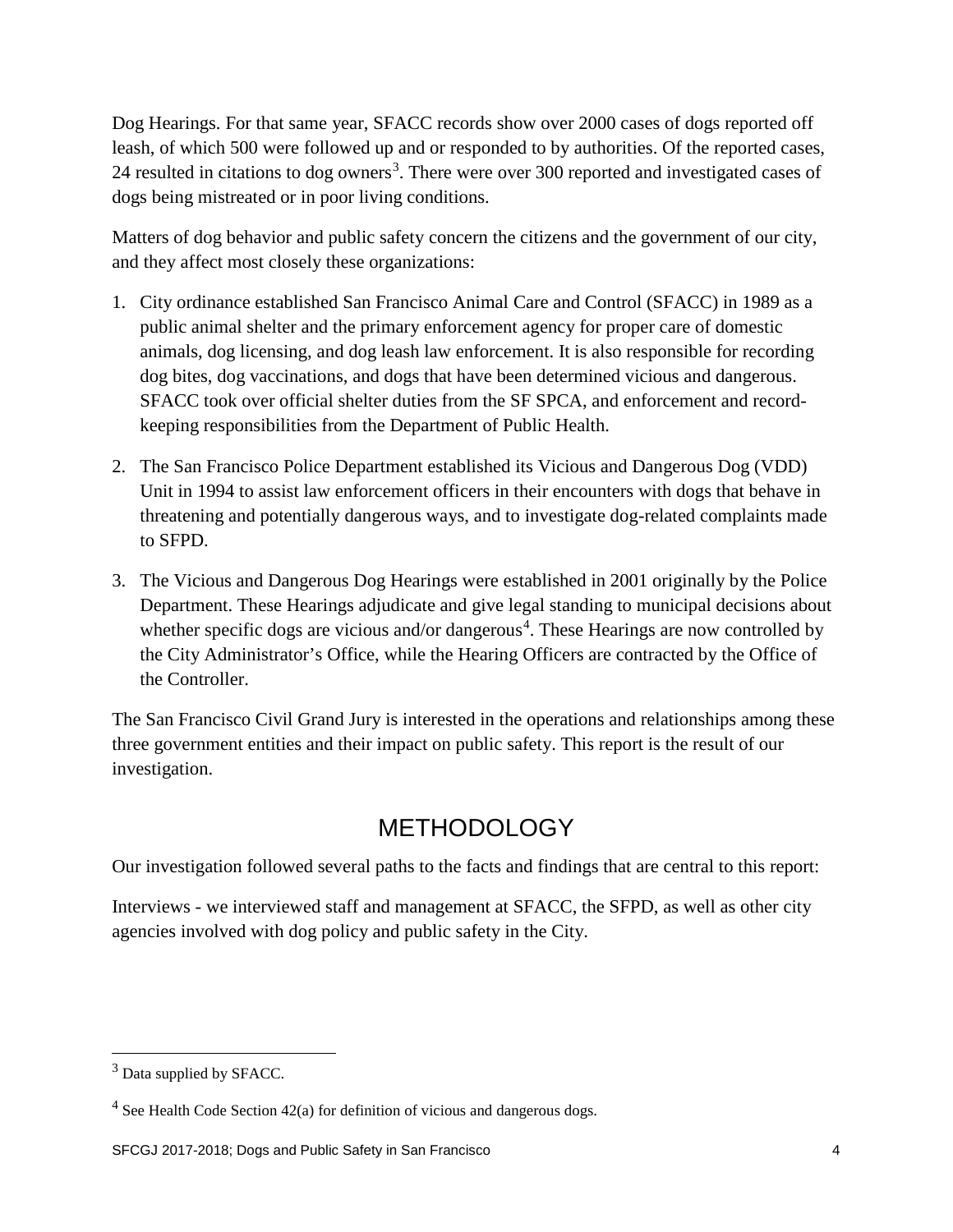Data Analysis - The San Francisco IT Department supplied us with 15 years of data from the database used by SFACC—a software system called Chameleon<sup>[5](#page-4-0)</sup>. Members of the Civil Grand Jury subjected these data to extensive analysis.

Legal Research - we reviewed City/County code covering SFACC and the Vicious and Dangerous Dogs Hearings. We also studied California statutes that covered rabies reporting.

Research on Hearings - we listened to recordings of many of the Vicious and Dangerous Dog Hearings for 2017, attended hearings as observers, and read through hearing decisions.

## **DISCUSSION**

The San Francisco Civil Grand Jury explored public safety and aggressive and potentially dangerous dog behavior within San Francisco. Our purpose was to discover what institutions and activities are in place to minimize public risk from dog attacks and bites, and to identify opportunities for improvement.

One serious risk of dog attacks is that a dog bite can spread rabies. To control the spread of rabies, California law requires each county to record all dog bites within their jurisdictions and report the statistics of those bite records to the Veterinary Public Health Section of the State Department of Public Health four times per year.<sup>[6](#page-4-1)</sup> The state then publishes those figures in an annual summary<sup>[7](#page-4-2)</sup>. This is one area where an abundance of caution has paid off. San Francisco has had no recorded case of rabies in any land mammal within its entire history, although a few bats that have died from rabies are recovered every year.

Besides rabies, there are other significant risks to dog attacks and bites. Dog attacks can cause serious injury and even lead to death. In addition to physical harm there is emotional trauma victims of dog attacks can end up being afraid or uncomfortable walking in their own neighborhood or going to their place of work after suffering an unprovoked attack. This can happen even when the victim suffered no physical harm from the dog, because being aggressively threatened by a dog can be a very frightening experience. Children can be terrorized and suffer permanent emotional scars from such attacks, even without physical injury.

<span id="page-4-0"></span> <sup>5</sup> Chameleon is a product of HLP Software

<span id="page-4-1"></span><sup>6</sup> California Health and Safety Code Division 105

<span id="page-4-2"></span><sup>7</sup> California VPHS Rabies Reports located at <https://www.cdph.ca.gov/Programs/CID/DCDC/Pages/ReportedAnimalRabies.aspx>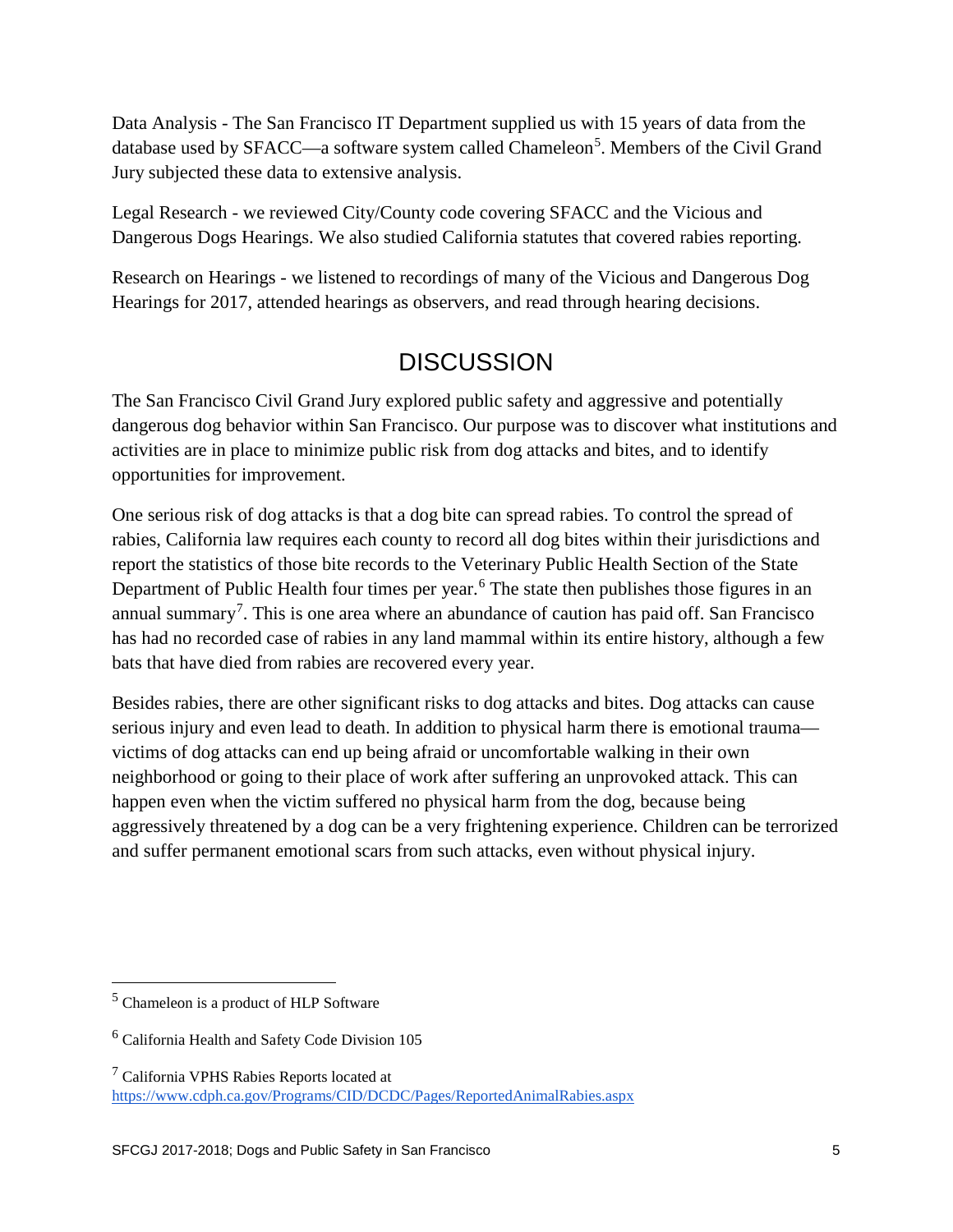This report focuses on the three city/county entities that are charged with managing these risks and identifies improvements to their operations and interactions that will further protect the public.

#### San Francisco Animal Care and Control

Provisions of the San Francisco Health Code established San Francisco Animal Care and Control (SFACC) on July 1, 19[8](#page-5-0)9<sup>8</sup>. SFACC is responsible for several functions critical to helping protect citizens from dog attacks, including:

- Enforcing dog license and dog leash laws
- Keeping records of dogs designated as vicious and dangerous.
- Monitoring the restrictions imposed by law on dogs deemed vicious and dangerous.
- Maintaining records of dog behavior reported as menacing or dangerous.
- Working with San Francisco Park and Recreation Rangers and U.S. Federal Park Police when threatening or dangerous dog behavior happens within their jurisdictions.
- Impounding dogs that behave in a threatening or dangerous manner, as witnessed either by SFPD or an SFACC Animal Control Officer.

In some of these areas, our investigation has found laxity in enforcement and reluctance to pursue change by SFACC. We will discuss this throughout the report.

SFACC is responsible for monitoring that the requirements imposed on the owner of a vicious and dangerous dog are being met, and it is SFACC that carries out humane euthanasia on any dog that is ordered destroyed.

SFACC shelter duties are listed in Appendix D.

#### **Animal Control Officers (ACOs)**

SFACC provides the City and County with a force of Animal Control Officers (ACOs), who have their own responsibilities:

- Field patrols
- Emergency response
- Issuing citations
- Impounding animals
- Collecting stray dogs (reuniting them with their owners when possible)
- Collecting and disposing of dead animals on city streets
- Enforcing rabies quarantines for those animals that have bitten humans
- Investigating reported neglect or abuse of animals, and removing those animals from their home environments if necessary until it has been made safe and healthy for them.

<span id="page-5-0"></span> <sup>8</sup> San Francisco Health Code Section 41.4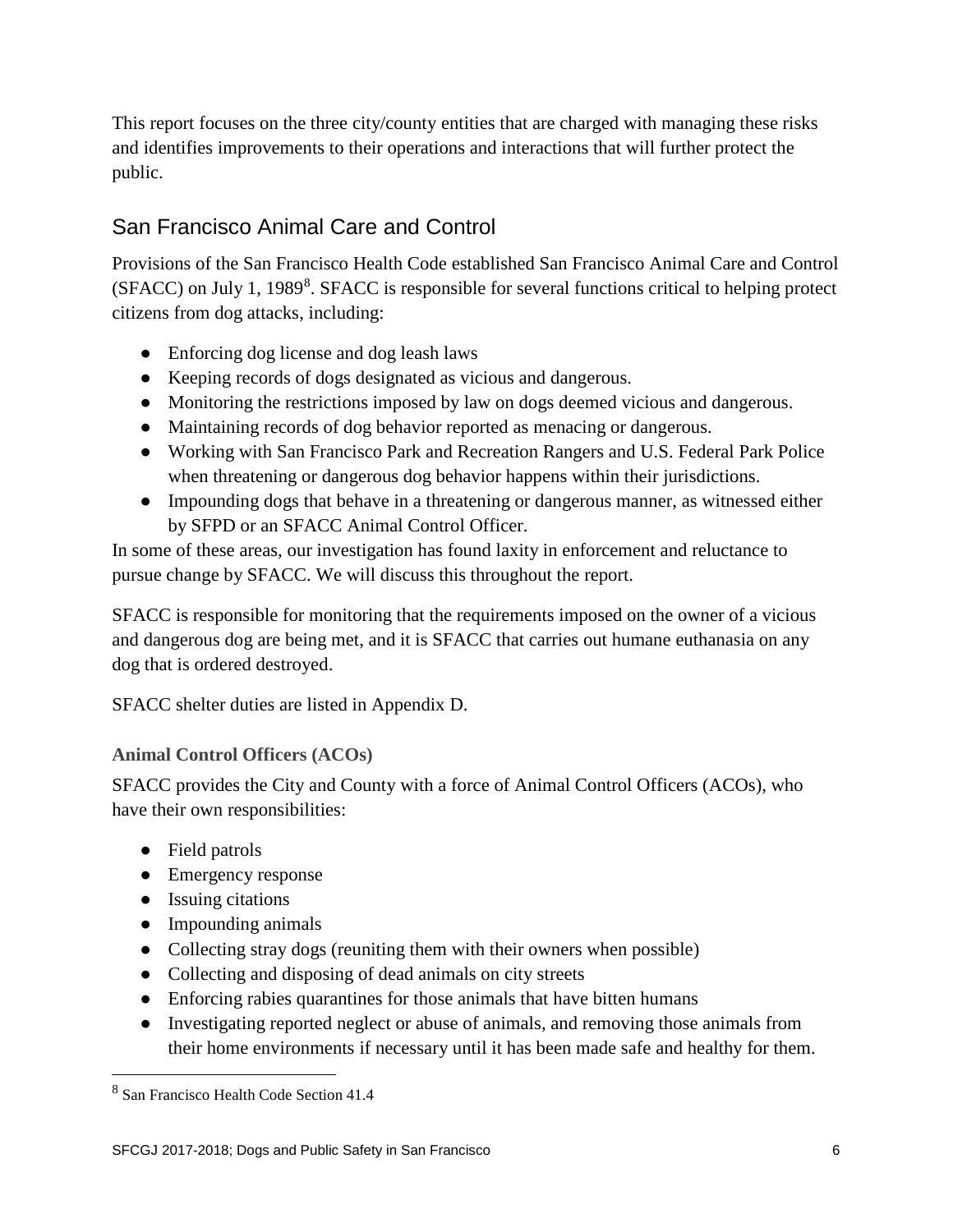SFACC reported to us that at least one ACO is on duty seven days per week, between 6:00 AM and 1:00 AM. During the day, there are generally two or three officers on duty. There is no ACO on duty, no dispatch, and no emergency response available between 1:00 AM and 6:00 AM. Although dogs taken by SFPD during these hours can be housed temporarily at the SF SPCA Pacific Heights campus, SFPD officers do not have training in handling or capturing difficult dogs and sometimes need assistance from ACOs. This happens during off-duty hours several times per year<sup>[9](#page-6-0)</sup>. In these cases SFPD officers can be put in harm's way or get delayed in the performance of their duties by their inability to handle or capture a dog. This situation needs to be fixed.

#### Dog License Compliance

City code requires SFACC to enforce the city's dog license laws<sup>10</sup>. Our calculated estimate of the dog population of the city is about  $232,000 \text{ dogs}^{11}$ . The current number of dog licenses in the city is  $15,729$ ,  $^{12}$  $^{12}$  $^{12}$  or only 6.8%.

Dog owners can buy or renew their dog licenses in person at SFACC, the Tax Collector's Office at City Hall, or several pet stores. They can go online through SFACC's dog license portal at http://www.licensepet.com/SanFran. They can also apply by mail. In all cases, dog owners must have a current rabies vaccination certificate. Veterinarians are required by city code<sup>[13](#page-6-4)</sup> to submit rabies vaccination records to SFACC.

SFACC makes sure that every dog that they release from their shelter has a rabies vaccination and a license. This includes dogs that are adopted out and stray dogs that are reunited with their owners.

SFACC also notifies, through the mail, those owners whose dog license has expired, or who have a dog that has had a rabies vaccination but that has no license. This is done through the San Francisco Treasurer and Tax Collector. If the dog owner ignores the first notice, the Tax Collector sends a follow-up and then a final notice.

These approaches are not effective towards increasing the dog license compliance rate in San Francisco. There are several reasons. SFACC's strategy seems primarily based on waiting passively for dog owners to license their pets. When the owners try to do so online, they find that

<span id="page-6-0"></span><sup>&</sup>lt;sup>9</sup> Reported to us in interviews.

<span id="page-6-1"></span><sup>10</sup> San Francisco Health Code Sections 41.4 - 41.5

<span id="page-6-2"></span><sup>&</sup>lt;sup>11</sup> See discussion in Background section of this report

<span id="page-6-3"></span><sup>&</sup>lt;sup>12</sup> SFACC data from Chameleon database

<span id="page-6-4"></span><sup>&</sup>lt;sup>13</sup> San Francisco Health Code Section 41.18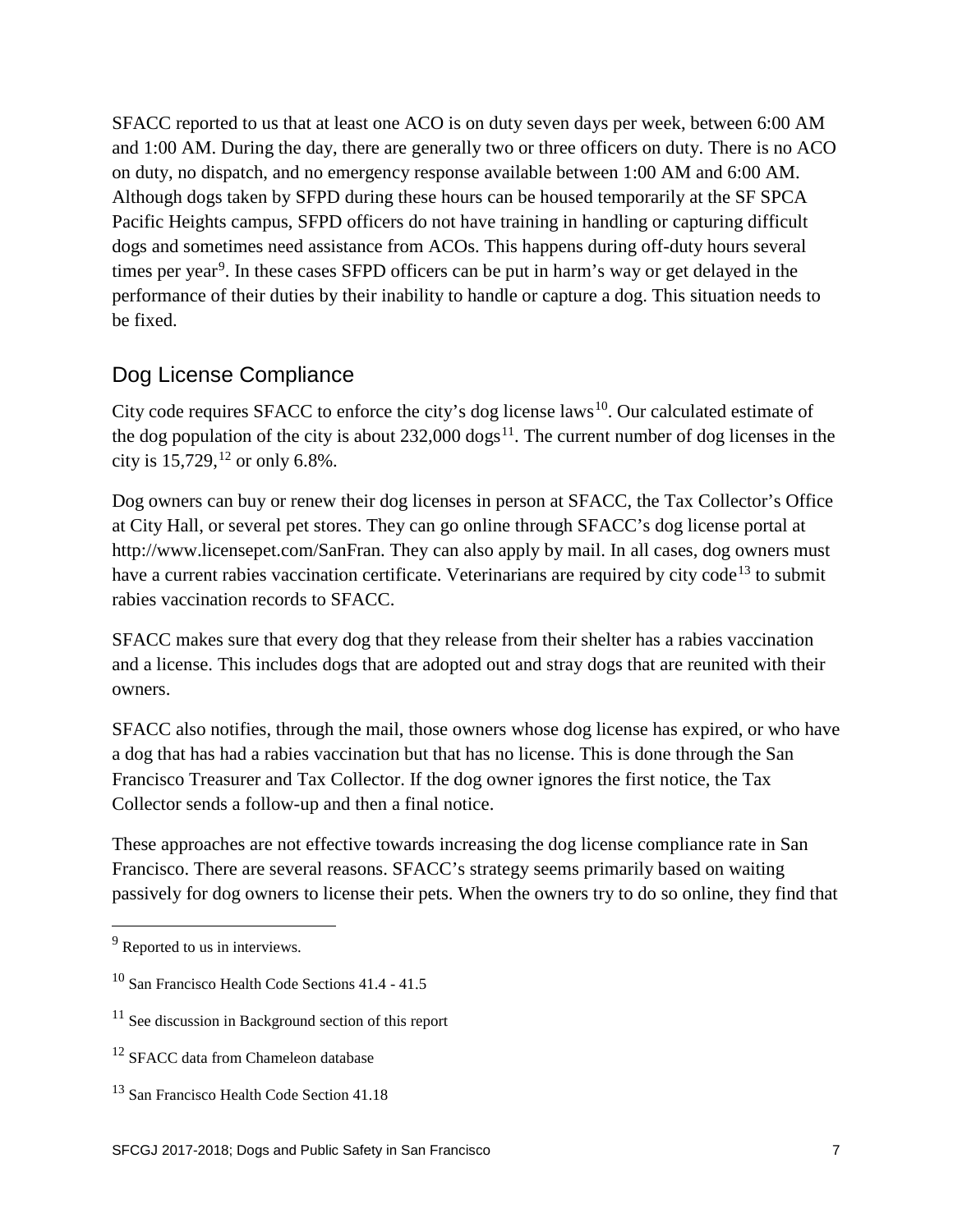the current version of licensepet.com that SFACC offers is clumsy and out-of-date, resulting in many failed and abandoned attempts to use it. There is no further action of any kind taken after the "final notice" letters, and most dog owners just ignore them. There is no attempt to issue tickets to the owners of unlicensed dogs even when they are right in front of an ACO. These gaps in enforcement are largely responsible for the low rate of dog licensing in San Francisco. They are also examples of SFACC's laxity in enforcement referred to earlier. This is an area that strongly needs to be re-thought and re-worked by SFACC, and we are encouraged to note that they are currently researching better and more effective methods of dog license enforcement.

See Appendix F for further background information on dog licensing.

#### Dog Leash Law Enforcement

SFACC reports that they receive a large number of calls about unleashed dogs, and they respond to those calls with reasonable speed. Average response time to all emergency calls is under 20 minutes. When the dog is a stray with no owner nearby, it may be identified in the field if microchipped and returned to its owner right away. Otherwise, a stray dog is taken to the SFACC animal shelter until the owner is found.

SFACC is responsible for enforcing the city's dog leash laws. These laws protect the public, because most dog bites and attacks against humans outside the home happen when dogs are not on a leash. Leash laws also protect dogs who might run into traffic and get injured or killed, and other dogs that might be attacked by an off-leash dog. However, SFACC practice is to educate the dog owner rather than to cite the dog owner for violating the leash law. This is an example of SFACC's laxity in enforcement of city code. Improving leash compliance will improve dog welfare and public safety.

#### Chameleon Software Improvements

SFACC uses Chameleon as a management tool for two operational areas within the organization: animal shelter activity and field division activity (actions taken by animal control officers, vicious and dangerous dog history, bite records, etc.). With such a critical role, the data in Chameleon should be reliable and consistent, and reports from that data should be accurate. There is ample evidence from the data within Chameleon that neither is the case. The worst issue is the reliance on simple text memo fields to record such things as field activities and violations. These memo fields support only anecdotal information that is not useful for statistical reporting.

The challenges with Chameleon are two-fold. The current setup of Chameleon data input allows much information to be entered incorrectly, either in the wrong field or with too much free text. Much of this information is entered into free-form Remarks or Comments fields where it is not accessible to reporting. Another source of data accuracy problems in Chameleon is the limited training in and supervision of data entry practices. There does not appear to be any training guide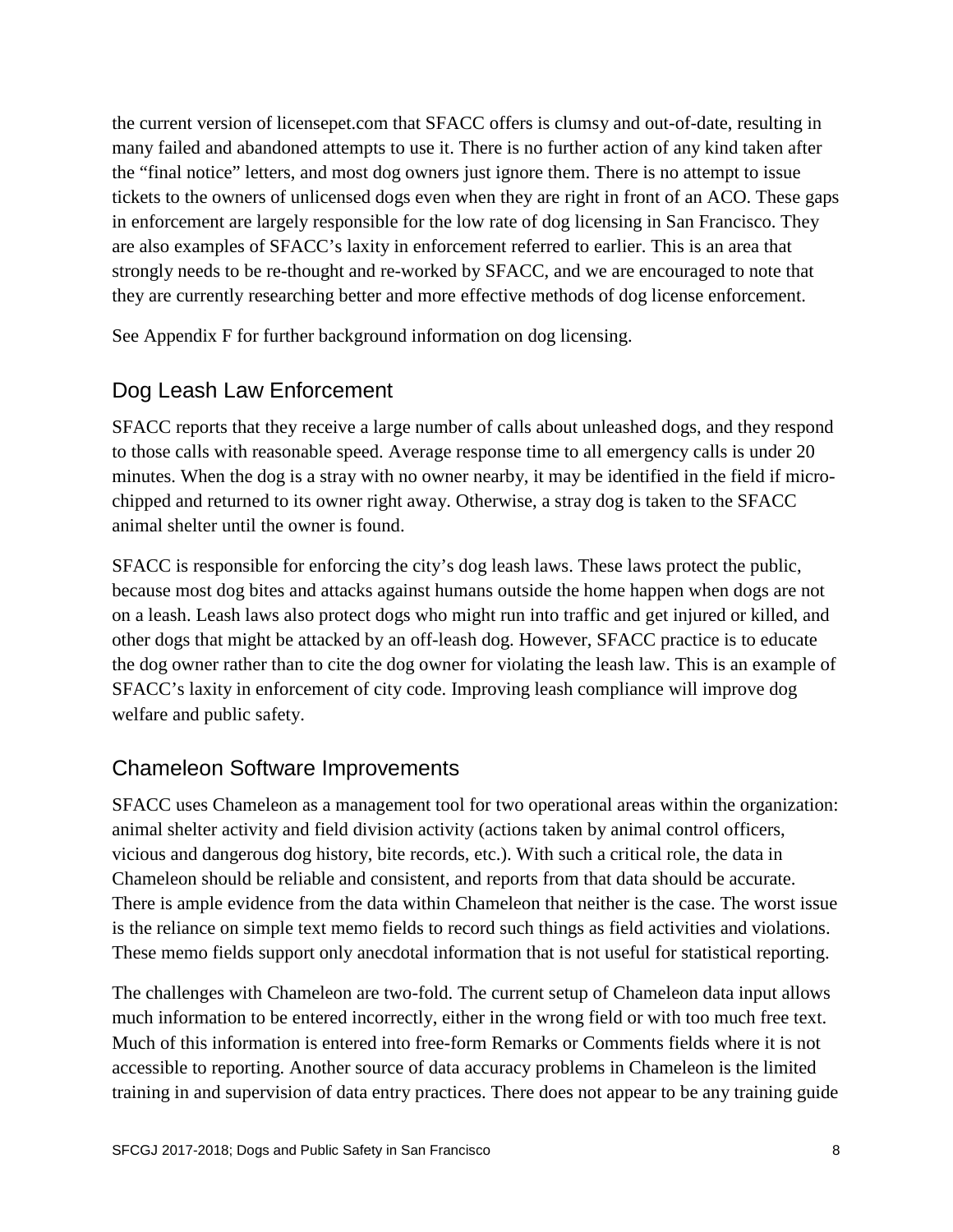or user manual for SFACC's implementation of Chameleon, so each person learns how to enter data from someone else who may have themselves learned incorrect or inefficient practices. SFACC's Data Analyst does do a monthly check of some data to make sure that SFACC's statistics on incoming and outgoing animals matches that of  $SFSPCA<sup>14</sup>$  $SFSPCA<sup>14</sup>$  $SFSPCA<sup>14</sup>$ , but it is not evident that there is any other supervision or check on data entry at SFACC.

SFACC hired an outside expert to research, among other things, ways to improve Chameleon data entry to improve data integrity and accuracy. This research covered the animal shelter activity area. The research was completed, and the expert's report and recommendations were submitted near the end of 2017. As of this writing it appears that most or all these recommended changes have not been implemented, and that there is no clear plan to do so. The recommended changes are not difficult to implement in the underlying software and database systems—a short effort here will go far in improving SFACC shelter database management. This delay may indicate some resistance to change on the part of SFACC.

SFACC has not yet hired an outside expert to investigate the field services (ACO activity) area in Chameleon, so no improvements have yet been recommended or implemented by such an expert. Since the data in this area are most useful in protecting public safety from dog bites and attacks, an investigation into field services data integrity should be undertaken and valid recommendations for data entry improvements implemented.

See Appendix G for background information about Chameleon software.

#### SFACC Relationships with Other Departments

SFACC interacts with several other departments and agencies, both within and outside the city government. See Appendix H for additional details.

In this situation, some kind of cooperation agreement between the departments is good practice, to improve efficiency and help guide both sides in resolving issues. SFACC has no Memos of Understanding (MOUs) or other cooperation agreements or documents in place with any of these other agencies or departments. There are times when this level of informality causes frustration and communication problems for these other departments, as we heard in interviews. SFACC's apparent disinterest in addressing their relationships with these other entities is disappointing. We did not investigate this topic as thoroughly as the others in this report and we do not have conclusive evidence of these problems, so we are not including this as a recommendation in the report. Nevertheless, we urge SFACC to establish MOUs or similar agreements with these departments and agencies.

<span id="page-8-0"></span><sup>&</sup>lt;sup>14</sup> From interview.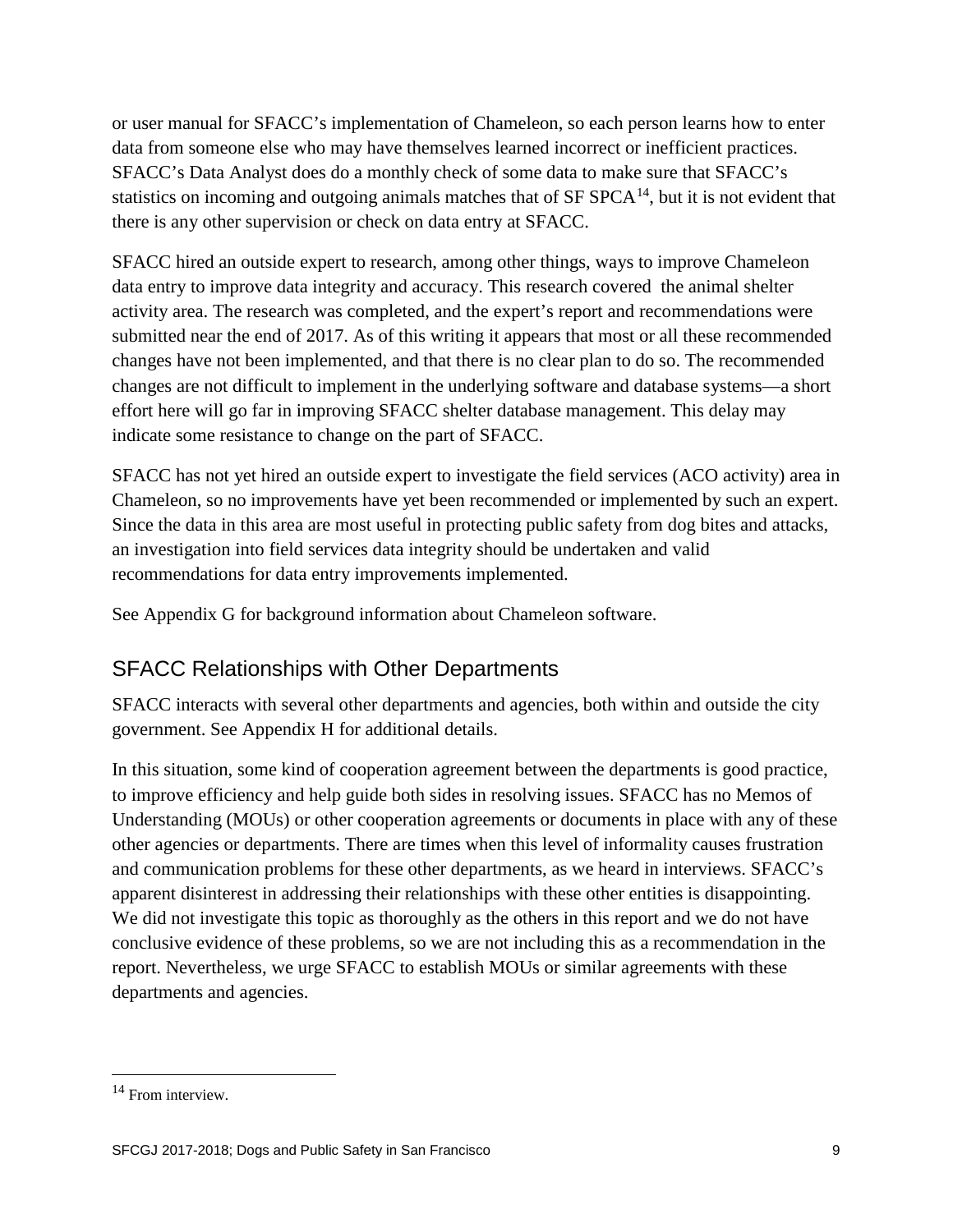#### Public Access to Information

#### **Access to Information about Vicious and Dangerous Dogs**

When a VDD Hearing Decision determines a dog is vicious and dangerous, no easily accessible public record is established. Other jurisdictions in the United States<sup>[15](#page-9-0)</sup> publish lists or maps online that include descriptions and/or photos of such dogs. SFACC has said that publishing such a map for San Francisco might invade the privacy of the dog owner, or subject them to harassment.

In fact, the location of such dogs is already a matter of public record in the form of a sign required to be displayed on the owner's property<sup>[16](#page-9-1)</sup>, and we believe that public policy should override privacy concerns in these cases. Neighbors should be able to find out easily whether there are specific dogs in the area that might be a danger to them, their children or their pets. SFACC should change this practice and publish this information on their website using an interface that is easy for the public to navigate.

#### **Access to Information about Dog Bites**

City code requires the San Francisco Police and all medical personnel and facilities in San Francisco to report dog bites to SFACC. California law requires SFACC to publish these data to the State of California as part of a set of statistics regarding rabies prevention<sup>[17](#page-9-2)</sup>. These state summaries are available online<sup>18</sup>.

However, SFACC does not publish this information to the citizens of San Francisco at all, and especially not in categories that would be useful for them to know. For the public to assess public policy regarding dog bites, it is helpful for them to know how many dog bites were provoked vs. unprovoked, and how many of the biting dogs were on a leash vs. how many were unleashed.<sup>[19](#page-9-4)</sup> These statistics already exist within Chameleon, and it should be easy to publish them on the SFACC website. SFACC should do so, to contribute relevant facts to public policy discussions about dogs and public safety.

<span id="page-9-0"></span><sup>&</sup>lt;sup>15</sup> See Appendix A for many examples of other jurisdictions where this is done.

<span id="page-9-1"></span><sup>&</sup>lt;sup>16</sup> San Francisco Health Code Section 42.2

<span id="page-9-2"></span><sup>&</sup>lt;sup>17</sup> California Health and Safety Code Division 105

<span id="page-9-3"></span><sup>18</sup> California VPHS Rabies Reports at <https://www.cdph.ca.gov/Programs/CID/DCDC/Pages/ReportedAnimalRabies.aspx>

<span id="page-9-4"></span><sup>&</sup>lt;sup>19</sup> See Appendix J for an example of how this might be reported.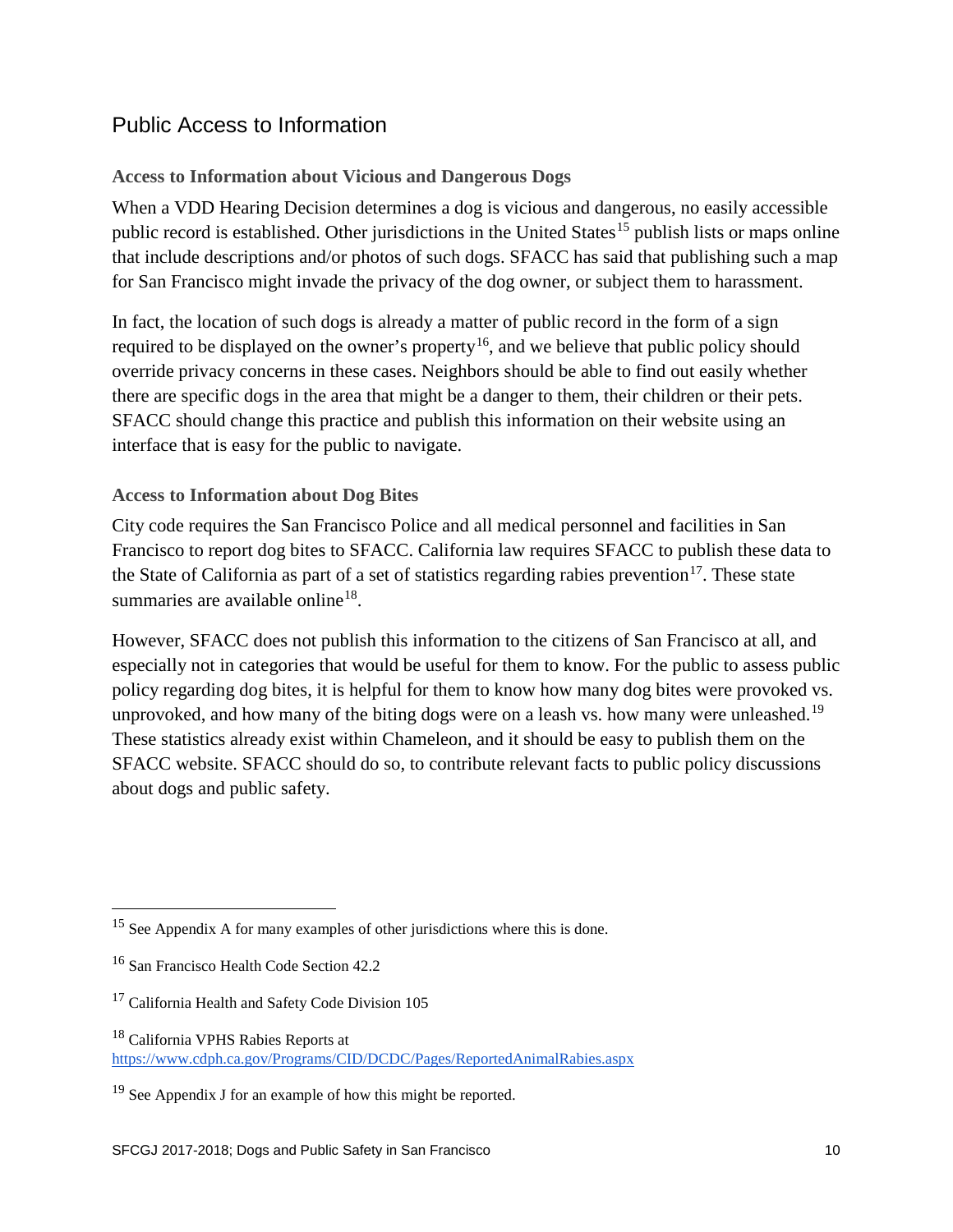#### San Francisco Police Department Vicious and Dangerous Dog Unit

The San Francisco Police Department established the Vicious and Dangerous Dog (VDD) unit in 1994. It is currently staffed by one police officer. The responsibility of this unit is to investigate incidents involving dogs that exhibit menacing or attacking behavior against humans or domestic animals, to render aid to any victim of such an incident, and to document the incident in a police report<sup>[20](#page-10-0)</sup>. This Unit is also responsible for extensive and specialized record-keeping about dog incidents and the Vicious and Dangerous Dog (VDD) Hearings. It would be helpful to the public interest in curbing dog attacks if a clerical specialist (or second police officer) who could help with and possibly improve this record keeping could be added to the Unit.

This Unit has assumed most, if not all, of the clerical and ministerial functions of the Vicious and Dangerous Dog Hearing process. These include setting the Hearings, transmitting requisite notice to the parties, notifying witnesses, mailing of Decisions, and maintenance of the Hearing Record and evidence. This practice is an informal carryover from the days when SFPD was entirely responsible for the Hearing process, and there is now no formal structure in place to support it. If the City Administrator's Office and SFPD wish this practice to continue, they should solidify it with a formal agreement.

The VDD Unit officer uses information from SFACC's Chameleon database for investigation of dog-related incidents. Currently this officer does not have direct access to these data and must call SFACC and wait for someone there to look up information for him. SFACC has also offered that the officer can come to SFACC, almost 3 miles from his office, to log in himself. Both of these delays his investigations and waste his time. SFACC should provide this Unit officer with direct access to Chameleon data at his own office, if necessary using RDP or VPN technology.

SFPD's General Order 6.07 sets out their policies and procedures for handling dog complaints. The general order was published in July of 1994. Several parts are out of date and contradict current practice and relevant local ordinances. The Chief of Police should present a revised and updated General Order to the Police Commission for approval.<sup>[21](#page-10-1)</sup>

### Vicious and Dangerous Dog Hearings

The Health Code<sup>[22](#page-10-2)</sup> authorizes these Hearings for two purposes. They determine, through a quasilegal process, whether a dog should be considered vicious and dangerous as defined in local ordinance. Also, they determine the disposition of any dog that the Hearing Officer decides is

<span id="page-10-0"></span> <sup>20</sup> From the SFPD VDD Unit web site at http://sanfranciscopolice.org/vicious-and-dangerous-dog-unit

<span id="page-10-1"></span><sup>&</sup>lt;sup>21</sup> See Appendix C for the text of the current General Order  $6.07$ .

<span id="page-10-2"></span> $22$  San Francisco Health Code Section 42.3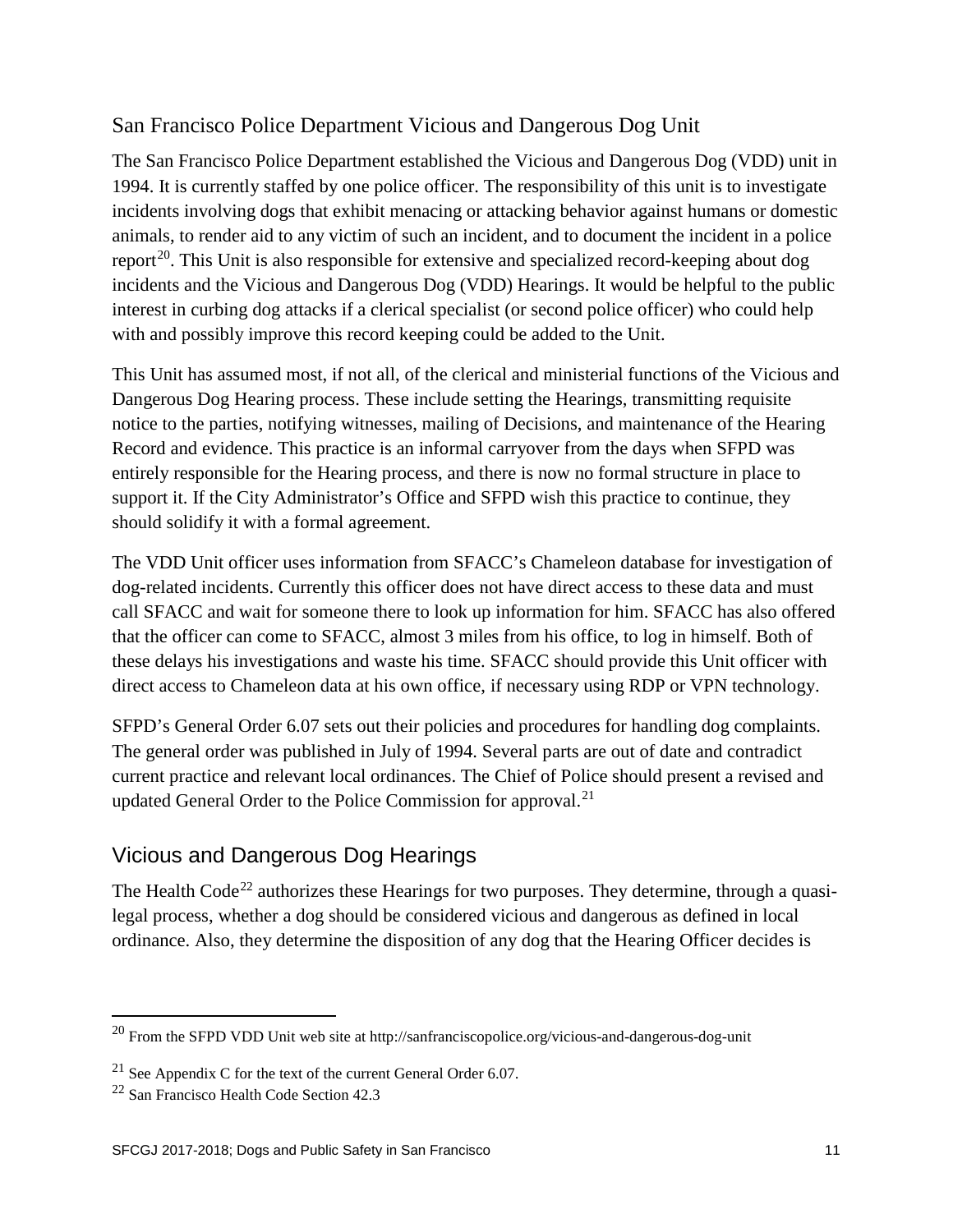vicious and dangerous. Hearings are held on a regular schedule, once a week, at an established time and location. One Hearing date may cover several dog cases.

The definition of what constitutes a vicious and dangerous dog is defined in the San Francisco Health Code<sup>[23](#page-11-0)</sup> as one that threatens, attacks and/or bites domestic animals or people, and does so without provocation and/or habitually.

Hearing cases are triggered by either a citizen complaint about a dog, or an appeal by a dog owner against the dog's impoundment. If a police officer or SFACC animal control officer witnesses menacing, attacking or biting behavior of a dog, that officer has the authority to have the dog impounded by SFACC as vicious and dangerous, a provisional status pending a Hearing to determine the dog's final status.

Hearing Decisions usually have one of these five outcomes:

- 1. The dog is not vicious or dangerous and the owner may reclaim the dog if it was impounded.
- 2. The dog is not vicious or dangerous, but the owner's actions are responsible for the dog's problem behavior. The dog should be removed from the owner's care.
- 3. The dog is vicious and dangerous but the Decision is held "in abeyance" pending training for the dog or proof of good behavior over time.
- 4. The dog is vicious and dangerous and is subject to a variety of controls (leash, muzzle, registration etc.) set forth in San Francisco Health Code Section 42.2. Such a dog may be redeemed after training and/or a period of good behavior, and the "vicious and dangerous" designation removed by the Hearing Officer.
- 5. The dog is vicious and dangerous and is so incorrigible in that behavior that it must be humanely destroyed.

Holding a vicious and dangerous Decision "in abeyance" (#3) is not supported by city code. It causes confusion among the parties to the hearing about the actual status of the dog during the abeyance period. This type of decision should be discontinued.

Hearing Decisions are written by the Hearing Officers and filed at the SFPD VDD Unit. Copies of the Decisions are sent by that Unit officer to SFACC, to the parties to the Hearing, and are also available to the public.

The Decisions of the Hearing Officer are, by code, final. However, a party to the Hearing may challenge the results by petitioning for a Writ of Mandamus from the Superior Court. Such a Writ usually alleges that actions of the Hearing Officer deprived a party to the Hearing of due process of law. If the Superior Court issues such a Writ, it can result in setting the Hearing

<span id="page-11-0"></span> $23$  San Francisco Health Code Section 42(a)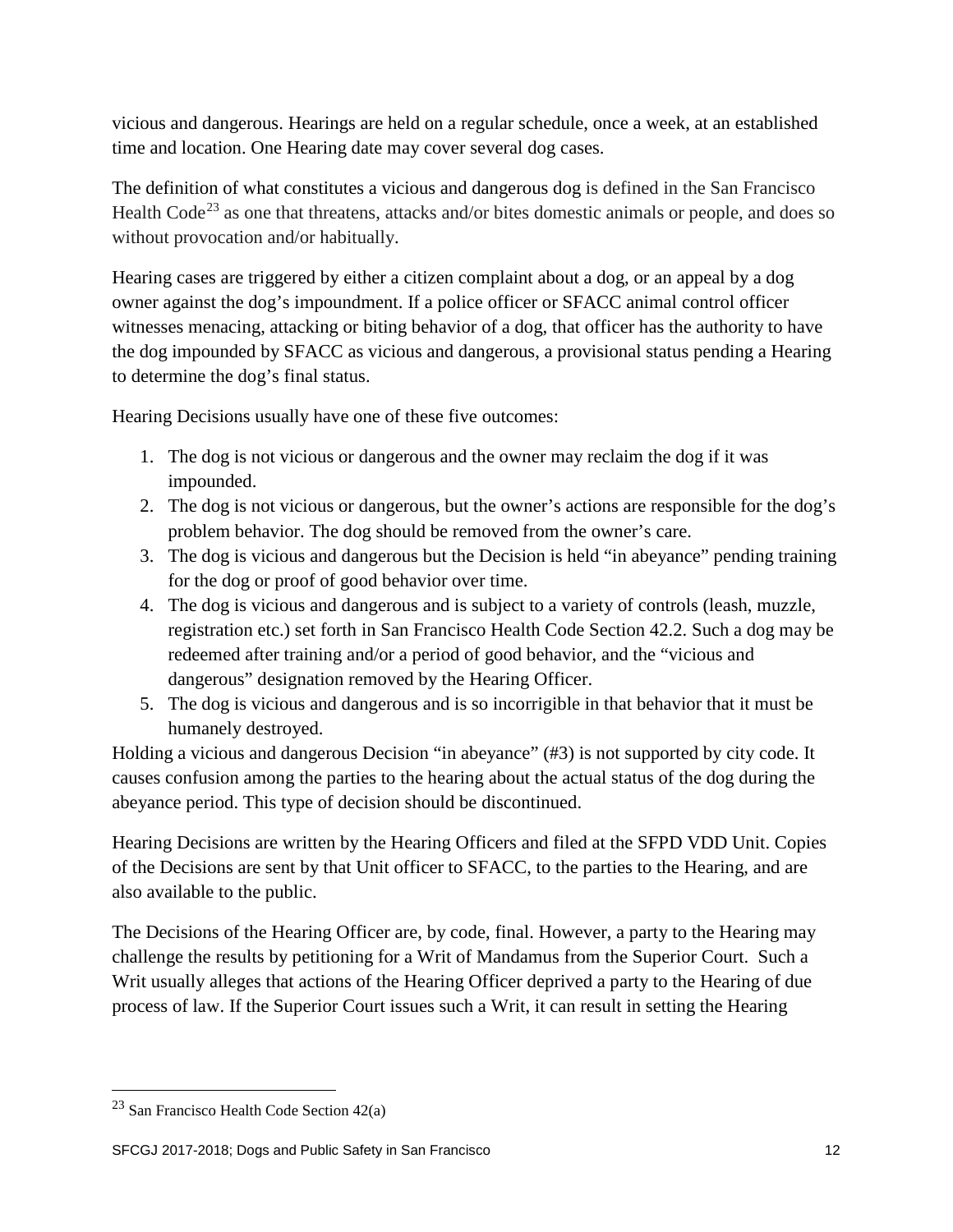Decision aside, and may also result in a new Hearing with either the same or a different Hearing Officer.

These Hearings are not court proceedings, but the parties to the Hearings are entitled to due process of law. Strict adherence to due process of law has not always been followed, as when a party to the Hearing has private communication with the Hearing Officer about the Decision. This is known in law as "ex parte" communications, and is regarded as an infringement of due process. One recent Hearing Decision was set aside by a Writ of Mandamus from the Superior Court<sup>[24](#page-12-0)</sup> due to a Hearing Officer having ex parte communications. All such communications outside of the Hearings themselves should cease immediately. The City Administrator should take responsibility to so instruct the Hearing Officers.

See Appendix I for background information on VDD Hearings.

## **CONCLUSION**

The San Francisco Civil Grand Jury's study of dogs and public safety shows three city/county government entities that function reasonably well in protecting the safety of the public from dog attacks and bites. It also reveals several areas where those functions, and public safety, could be distinctly improved.

The SFPD Vicious and Dangerous Dog Unit performs vital functions in this area and would benefit greatly from a staff increase from one to two people. The second person could be another police officer, or a clerical specialist to help with the extensive record-keeping required in this Unit. This Unit should also be recognized in the SFPD General Order that covers police-dog interactions.

The Vicious and Dangerous Dog Hearings operate under the City Administrator's Office and with extensive support from the SFPD VDD Unit. These Hearings also function reasonably well, but they lack any support structure to make sure they continue to function at this level. A memorandum of understanding between the City Administrator's Office and SFPD to make sure that SFPD continues their support would be very useful. Finally, these Hearings need monitoring and guidance to make sure they provide equal protection and due process of law to all parties.

San Francisco Animal Care and Control has a huge job and is chronically underfunded. This does not excuse them from performing their responsibilities of enforcing dog leash and dog license laws, and of providing public access to necessary information about dog attacks, dog bites, and vicious or dangerous dogs. We are thoroughly convinced of their devotion to the wellbeing of animals. Their current practices do not show the same devotion to public safety against

<span id="page-12-0"></span><sup>&</sup>lt;sup>24</sup>Superior Court decision located at<https://webapps.sftc.org/ci/CaseInfo.dll?CaseNum=CPF16515381>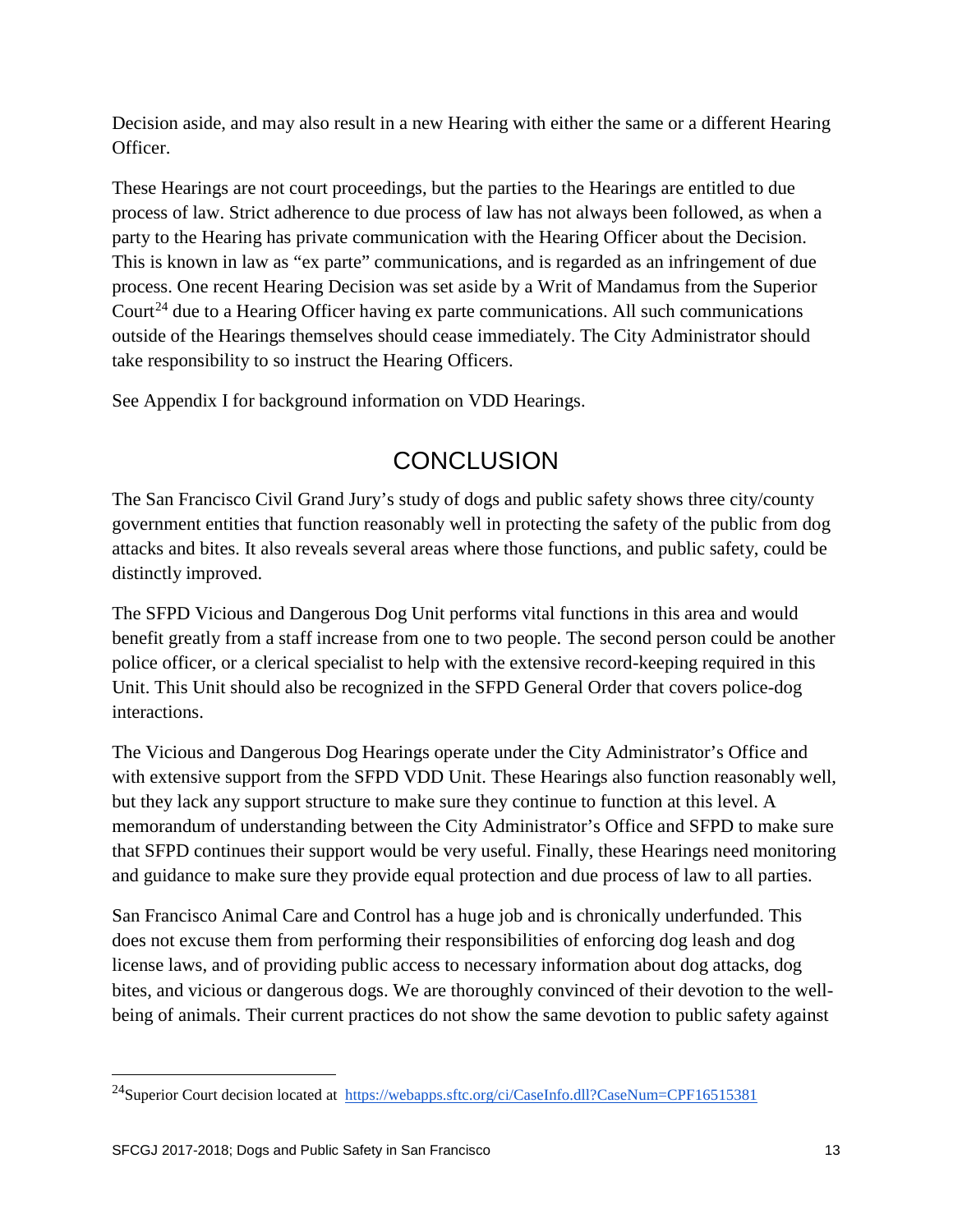dog attacks and bites. We have tried in this report to show them some ways to improve in that area.

Since the Diane Whipple attack in 2001, we fear that San Franciscans have become complacent about the dangers posed by a small percentage of the dogs that live in the city. It is our purpose to overcome that complacency and to improve public safety, so that such an event will never happen here again.

## FINDINGS

- F1. Lack of support for SFPD officers by trained SFACC ACOs during the hours between 1:00 AM and 6:00 AM can increase the risk to SFPD officers and the public from difficult and dangerous dogs.
- F2. Lack of support for SFPD officers by trained SFACC ACOs during the hours between 1:00 AM and 6:00 AM can cause delays and waste time for SFPD officers who may have to stay with a dog that they are unable to capture until an ACO is on duty and can pick up the dog.
- F3. Lack of immediate access to Chameleon data (e.g. previous dog behavior, owner location) by the SFPD Vicious and Dangerous Dog unit officer causes delays in dog attack and dog bite investigations, compromising public safety against dog attacks.
- F4. Public access to statistics about the circumstances of dog bites would improve public policy decisions that affect the safety of the public against dog bites. These statistics would include the circumstance of whether the dog bite was provoked or unprovoked, and whether the biting dog was on or off a leash.
- F5. Public access to the locations and descriptions and/or photos of dogs officially designated Vicious and Dangerous would improve the safety of the public against future dog attacks and bites. Such access is available in many other jurisdictions.
- F6. The SFACC practice of favoring dog owner education on the benefits of dog leashes in lieu of issuing off-leash citations has not increased the percentage of leashed dogs in San Francisco. Improving leash compliance will improve dog welfare and increase public safety regarding unleashed dog attacks.
- F7. "Ex Parte" communications occur when a party to a case, or someone involved with a party, talks, writes or otherwise communicates with the Hearing Officer about issues in a case or Decision, without the other parties' knowledge or consent. Consequently, such communications violate due process of law and deprive the parties of a fair Hearing, and are therefore impermissible.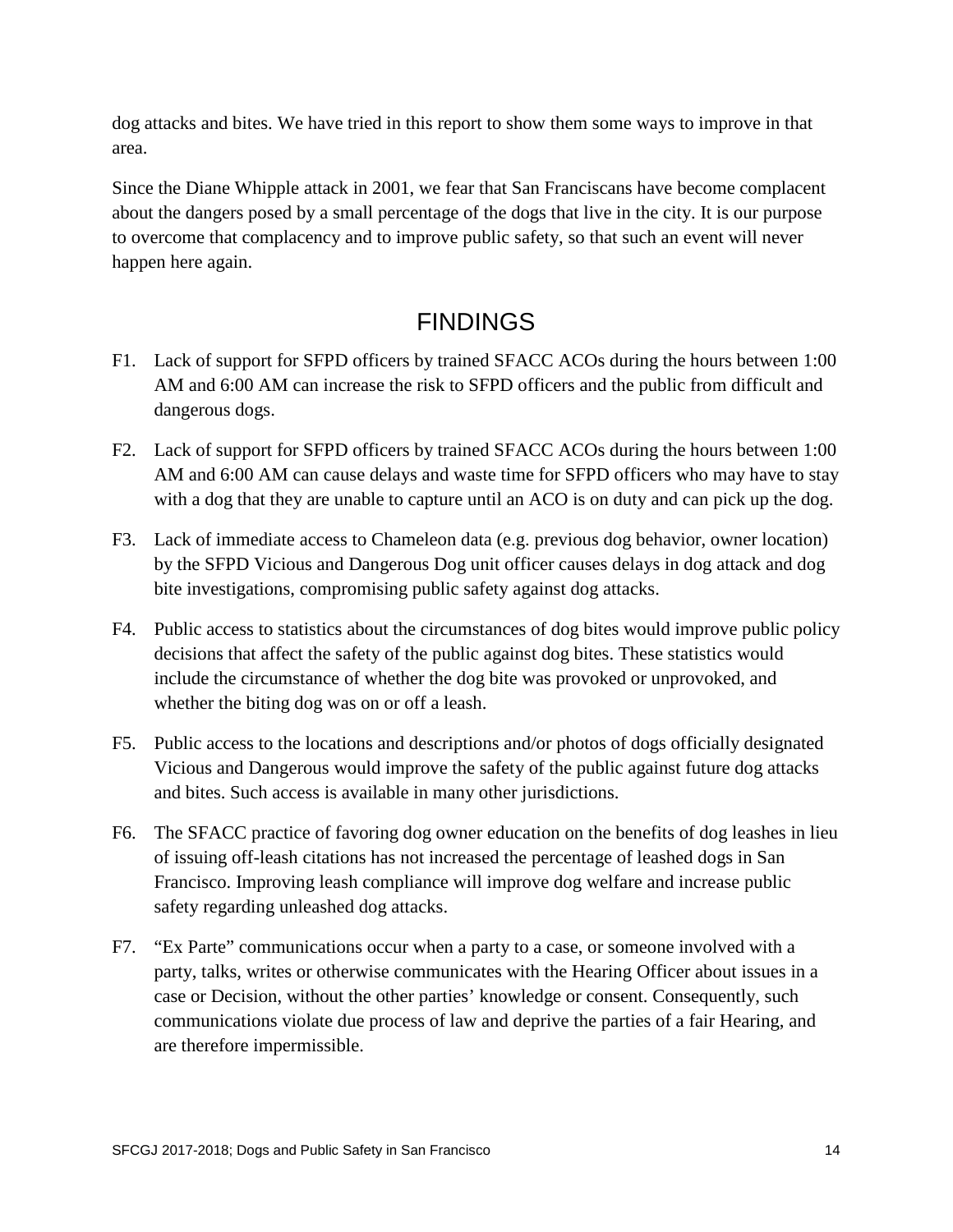- F8. Where inaccurate data exists in Chameleon there will be inaccurate statistical reporting and other undesirable results. For example, duplicate or obviously invalid dog owner addresses make it more difficult to contact dog owners with dog license reminders.
- F9. Data entry into Chameleon is not well regulated by current training, supervision or by the current software implementation.
- F10. Implementing the software changes recommended by the consultant hired to identify potential improvements to Chameleon — would improve the integrity of data in the animal shelter activity area of Chameleon.
- F11. A study of data entry improvements in the field services area of Chameleon and implementation of valid recommendations would improve the integrity of the data in this area and improve the accuracy of reports about dog attacks and bites.
- F12. Failure to follow up on the "Final Notice" dog license and license renewal letters reduces the rate of compliance for dog licensing in San Francisco.
- F13. The technologically out-of-date and clumsy version of licensepet.com that SFAC uses results in many users abandoning online attempts to license their dogs. This reduces the dog license compliance rate in San Francisco.
- F14. A current dog license provides no additional benefit to the dog owner if the dog is already microchipped and vaccinated, a fact which tends to further reduce the dog license compliance rate in San Francisco.
- F15. A higher compliance rate for dog licensing would be a positive outcome for San Francisco and its residents.
- F16. Some sections of SFPD General Order 6.07 (issued 7/27/94) are out of date and contradict either current practice or relevant local ordinances or both. Updating or re-issuing this General Order would help avoid confusion among SFPD officers about their duties regarding dog complaints.
- F17. Current practice is that SFPD VDD Unit has assumed many of the clerical and ministerial functions of the Vicious and Dangerous Dog Hearing process. The GSA sets the framework of Hearings schedules (days, times, locations, assigned Hearing Officers), while the VDD Unit officer does the following: coordinates specific cases and the parties thereof to specific Hearing dates; notifies parties and witnesses to each case when their case will be heard; receives Decisions from Hearing Officers, keeps a file of the originals, and sends copies to the parties of each case and to SFACC; and maintains the Hearing audio recording archive. Only custom obliges SFPD to continue performing these functions. This situation is inherently unstable, and if both parties wish the arrangement to continue, it needs to be regularized.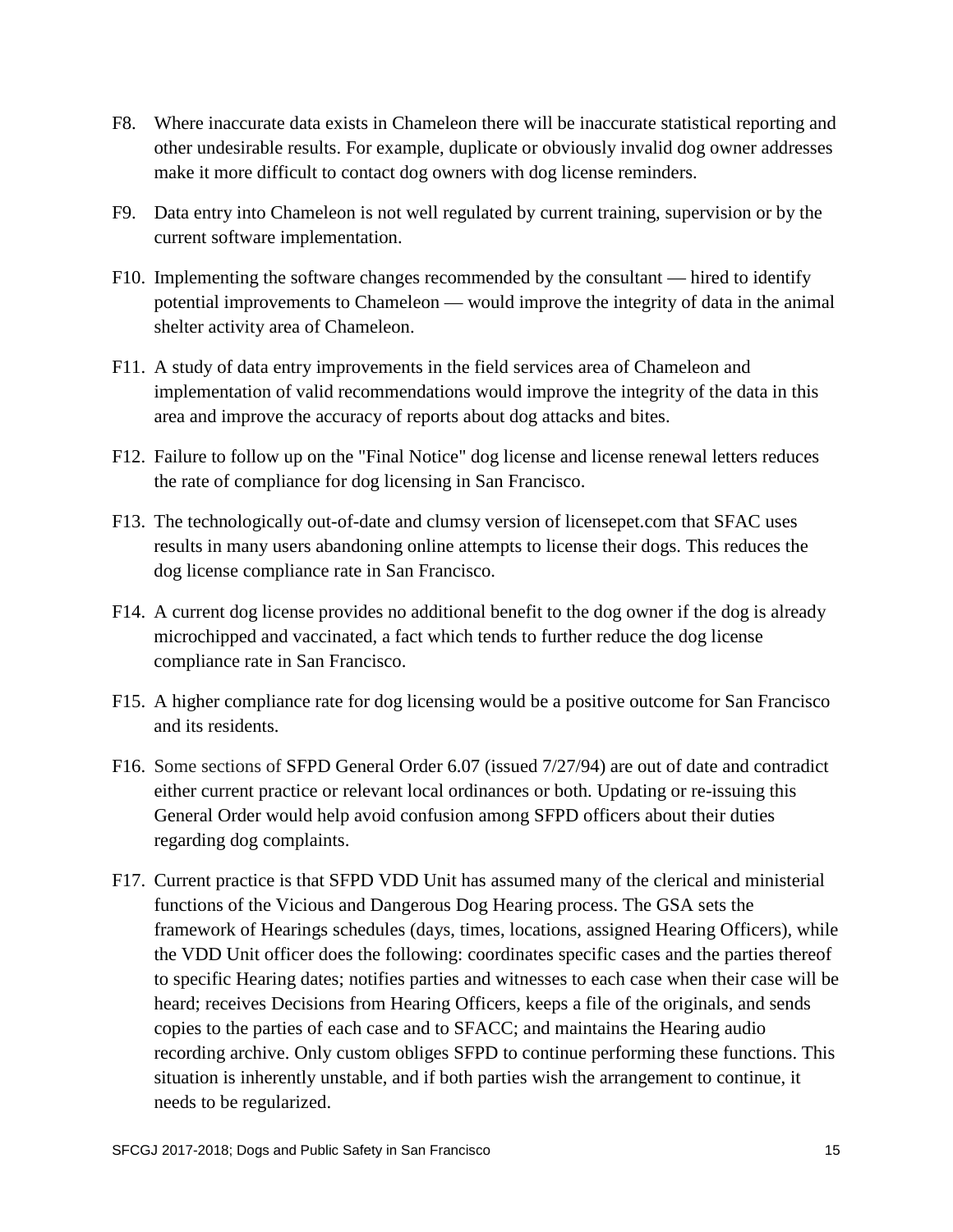- F18. A Decision by a Hearing Officer that a dog is Vicious and Dangerous, but holding the Decision in abeyance, or placing a dog on probation, without further explanation in the Decision, does not make clear to any of the parties whether the provisions of SF Health Code section 42.2, et seq., apply (e.g. registration of the dog, payment of a \$250 fine, permanently affixed identification, prominent display of signage, etc.).
- F19. A Decision by a Hearing Officer that a dog is Vicious and Dangerous but holding the Decision in abeyance, or placing a dog on probation, is not within the Hearing Officer's jurisdiction, and does not address the public safety requirements of SF Health Code section 42.2.

#### RECOMMENDATIONS

The San Francisco Civil Grand Jury:

- R1. Recommends the Executive Director of the San Francisco Animal Care and Control (SFACC) study methods to provide 24-hour ACO coverage, either by full staffing or by oncall staffing, and report on this matter to the City Administrator by April 1, 2019. (F1, F2)
- R2. Recommends the Executive Director of SFACC provide the SFPD VDD Unit with RDP (remote desktop protocol) or VPN (virtual private network) access to Chameleon, one seat license and a login to Chameleon, by January 1, 2019. (F3)
- R3. Recommends the Executive Director of SFACC publish on their website, for each of the most current five years, statistics about dog bites against humans in San Francisco, divided into categories based on whether the bites were provoked, and whether the biting dog was on a leash at the time of the bite. This to be implemented no later than July 1, 2019. (F4)
- R4. Recommends the Executive Director of SFACC publish on their website up-to-date information for all dogs that have been deemed Vicious and Dangerous by an authorized Hearing Officer and for which that status is still in effect. This information to include the residential address of the dog and/or its location on a map, the name of the dog, the breed of the dog, either a description or a photo of the dog, and the date of the most recent enforcement field visit by an ACO. This to be implemented no later than January 1, 2020. (F5)
- R5. Recommends the Executive Director of SFACC change the current practice of only teaching dog owners about the benefits of keeping their dog(s) on a leash, to include issuing a citation to those dog owners whose dogs are in violation of the city leash law, as provided in Health Code Sections 41.12(a) and 41.13. This to be implemented no later than January 1, 2019. (F6)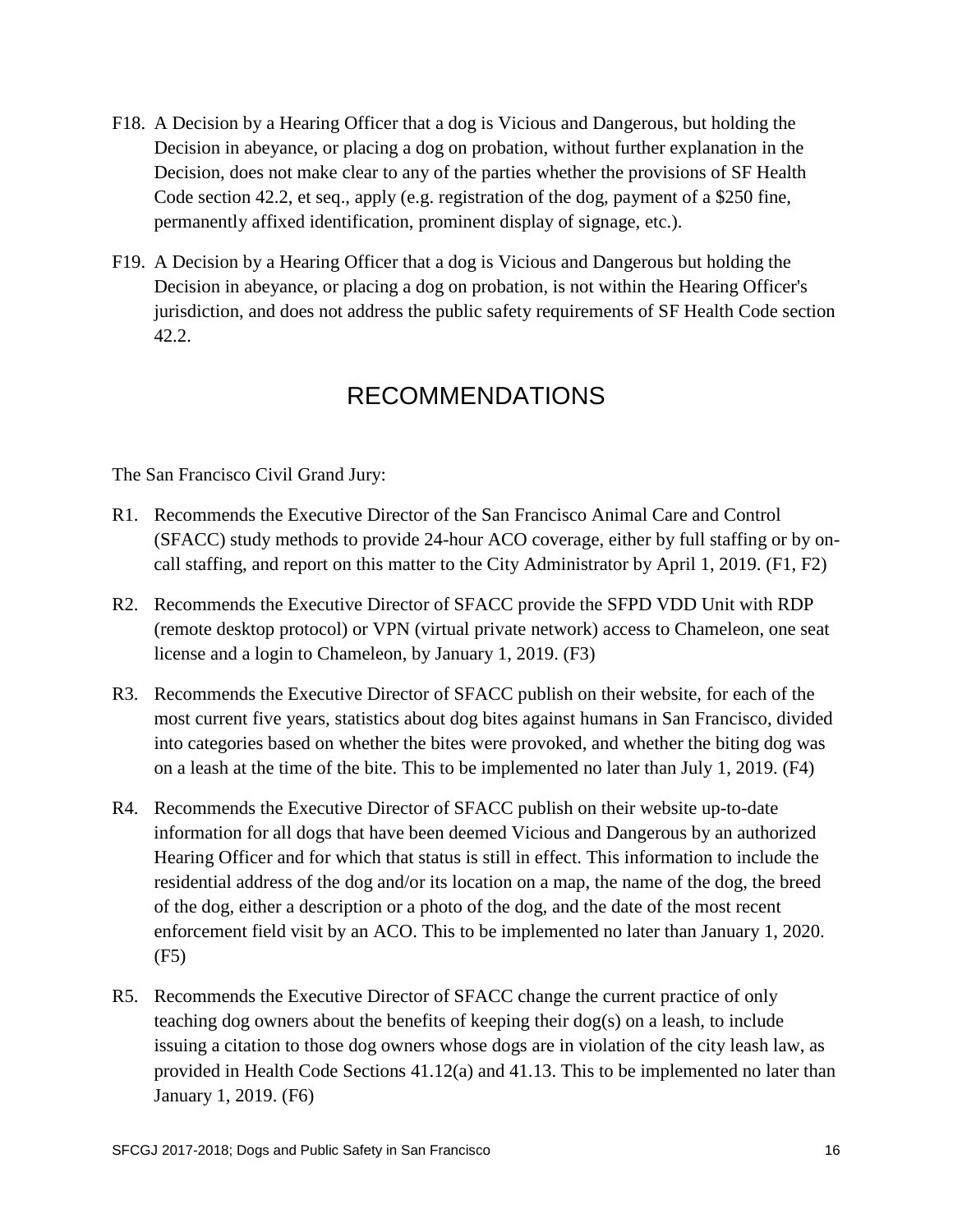- R6. Recommends the City Administrator instruct the VDD Hearing Officers that Ex Parte communications involving any issue in any case are not allowable outside the Hearing unless all parties to the Hearing are present. These instructions to be given as soon as practicable, and no later than January 1, 2019. (F7)
- R7. Recommends the Executive Director of SFACC establish a data entry manual that includes standard procedures written for all Chameleon data entry, no later than July 1, 2019. (F8, F9)
- R8. Recommends the Executive Director of SFACC establish data entry training and supervision over data entry procedures in Chameleon, to ensure accurate and uniform data entry, no later than July 1, 2019. (F8, F9)
- R9. Recommends the Executive Director of SFACC authorize and work with the Information Technology Director of San Francisco Department of Administrative Services to implement the changes in Chameleon data entry setup which were recommended by the paid consultant, Dr. Delany; this work to be finished no later than July 1, 2019. (F8, F10)
- R10. Recommends the Executive Director of SFACC request Friends of SFACC to fund a study by a qualified expert of Chameleon data entry for the Field activity division, and to authorize and work with the Information Technology Director of San Francisco Department of Administrative Services to implement those changes in Chameleon that will improve data entry accuracy and integrity. This work to be concluded no later than January 1, 2021. (F11)
- R11. Recommends the Executive Director of SFACC study methods to increase compliance with dog license laws in San Francisco by at least 50% as measured by the number of active dog licenses as of December 31, 2017; the study to include but not limited to such options as lowering license fees across the board, adding some benefit(s) to dog owners for having dogs licensed, instituting a meaningful follow-up to the "final notice" automated dog license letters, and finding a better online interface for dog license applications, plus any other means that may occur to them. This study to be completed and submitted to the City Administrator no later than July 1, 2019. (F12, F13, F14, F15)
- R12. Recommends the San Francisco Chief of Police modify General Order 6.07 to bring it into compliance with local ordinances and with current practice. The General Order will also be modified to include the existence and function of the SFPD Vicious and Dangerous Dog Unit. These changes, either incorporated into the existing General Order or into a new superseding General Order, to be presented to the Police Commission for approval no later than April 1, 2019. (F16)
- R13. Recommends the City Administrator's Office and the San Francisco Chief of Police agree on a Memorandum of Understanding (MoU) specifying that San Francisco Police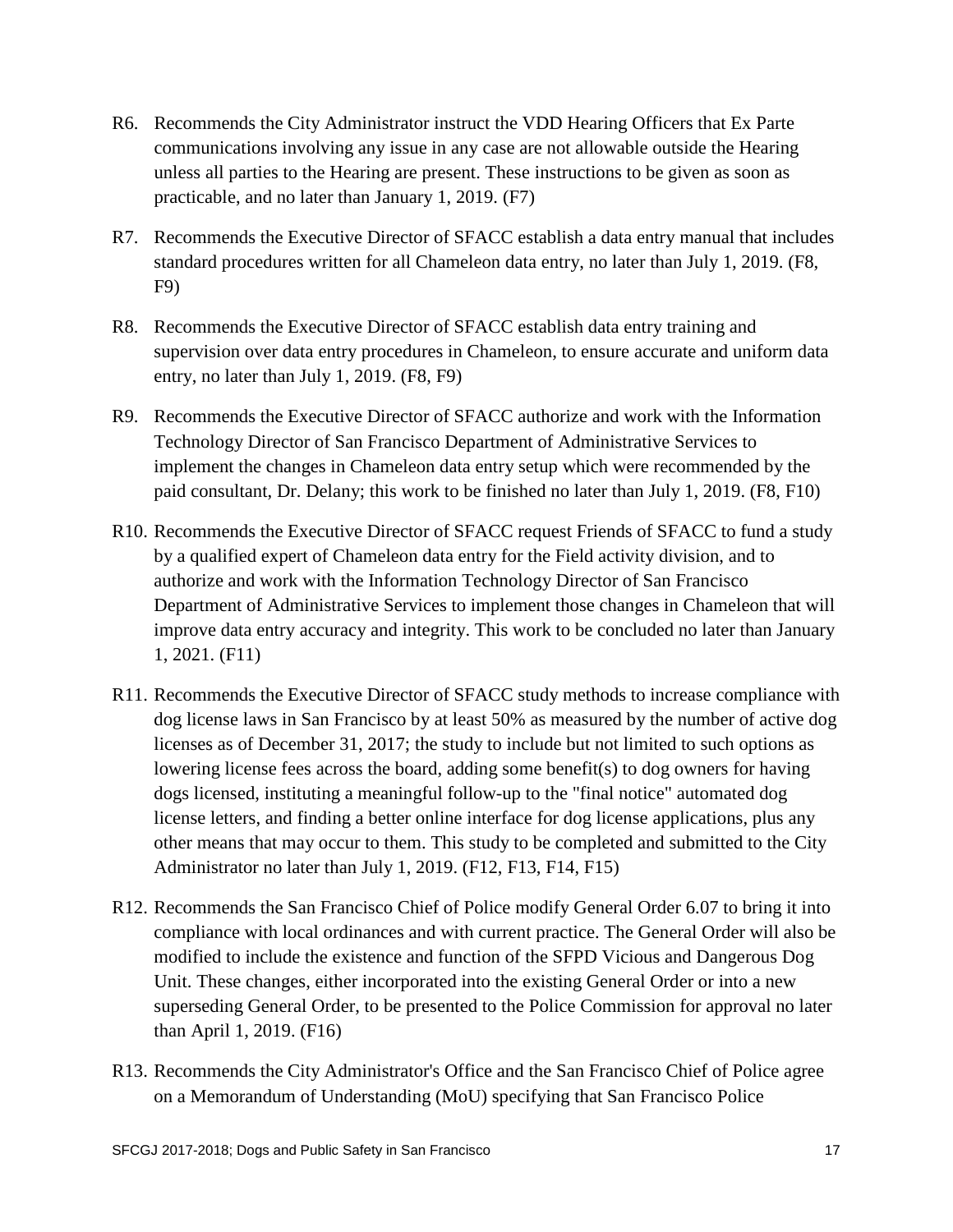Department will continue to be in charge of the enumerated clerical and ministerial function for the Hearing Officers of the Vicious and Dangerous Dogs Hearings. This MoU to be completed by July 1, 2019. (F17)

R14. Recommends the San Francisco City Administrator instruct Hearing Officers for the Vicious and Dangerous Dogs Hearings that it is their responsibility, pursuant to SF Health Code sections  $42.3(C)(i)$  and (ii), to find a dog either Vicious or Dangerous or not Vicious and Dangerous, and that holding such Decisions "in abeyance" is no longer an option. This instruction to be given no later than March 31, 2019. (F18, F19)

## REQUIRED RESPONSES

Pursuant to Penal Code section 933. The San Francisco Civil Grand Jury requests responses as follows:

From the following individuals:

Executive Director of San Francisco Animal Care and Control (F1, F2, F3, F4, F5, F6, F8, F9, F10, F11, F12, F13, F14, F15) (R1, R2, R3, R4, R5, R7, R8, R9, R10, R11)

City Administrator; San Francisco Office of the City Administrator (F7, F17, F18, F19) (R6, R13, R14)

Chief Information Officer Department of Technology San Francisco Administrative Services (F10, F11) (R9, R10)

Chief of Police, San Francisco Police Department (F16, F17) (R12, R13)

Reports issued by the Grand Jury do not identify individuals interviewed. Penal Code section 929 requires that reports of the Grand Jury not contain the name of any person or facts leading to the identity of any person who provides information to the Grand Jury.

## GLOSSARY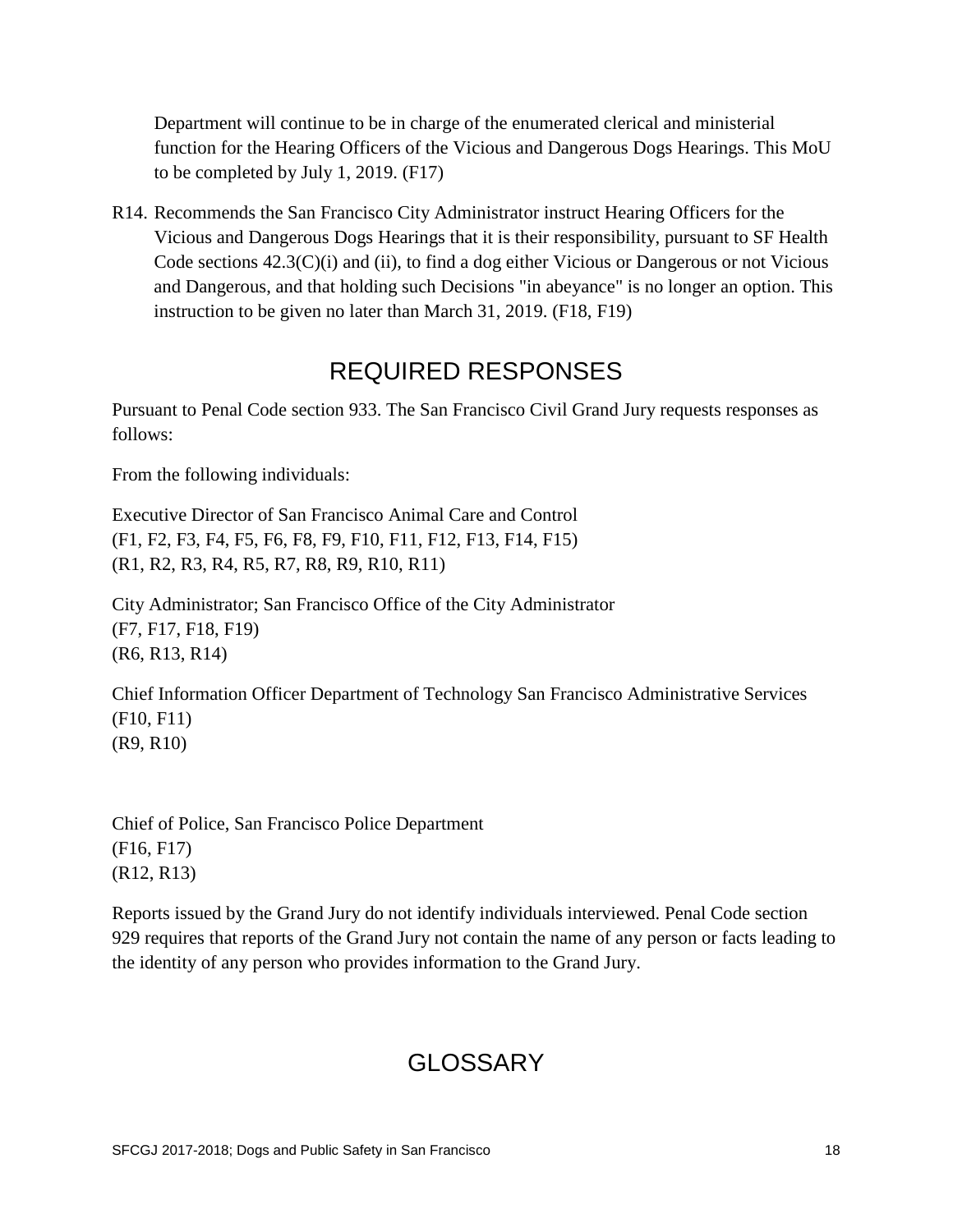**ACO** - Animal Control Officer

**Friends of SFACC** - a non-profit charitable organization that provides money, materials and services to SFACC operations.

**SFACC** - San Francisco Animal Care and Control

**SFPD** - San Francisco Police Department

**SF SPCA** - San Francisco Society for the Prevention of Cruelty to Animals

**VDD Hearings** - Vicious and Dangerous Dog Hearings, under the City Administrator's Office

**VDD Unit** - Vicious and Dangerous Dogs Unit of the San Francisco Police Department

## APPENDICES

Appendix A - Jurisdictions that have online maps or lists of dogs officially declared dangerous

- Austin, Texas (map) <https://austintexas.gov/department/dangerous-and-vicious-dogs>
- Arlington, Texas (map) [http://arlingtontx.maps.arcgis.com/apps/MapTour/index.html?appid=f56462235c624a1da](http://arlingtontx.maps.arcgis.com/apps/MapTour/index.html?appid=f56462235c624a1da4e5a4a713f1f418&webmap=2dc79a0f49594e1783f31b8565a6bde5) [4e5a4a713f1f418&webmap=2dc79a0f49594e1783f31b8565a6bde5](http://arlingtontx.maps.arcgis.com/apps/MapTour/index.html?appid=f56462235c624a1da4e5a4a713f1f418&webmap=2dc79a0f49594e1783f31b8565a6bde5)
- Knox County, Tennessee (map) [http://www.knoxsheriff.org/dangerous\\_dog.php](http://www.knoxsheriff.org/dangerous_dog.php)
- Minneapolis, Minnesota (map) <http://www.minneapolismn.gov/animals/dangerous/index.htm>
- Anne Arundel County, Maryland (map) http://www.aacounty.org/departments/animalcontrol/dangerous-animals/
- Avon Lake, Ohio (list) <https://www.avonlake.org/departments/police/nuisancedangerousvicious-dogs>
- Miami-Dade County, Florida (map)<http://gisweb.miamidade.gov/dangerousdogs/>
- Harris County (Houston), Texas (map) [http://publichealth.harriscountytx.gov/About/Organization/VPH/Animals-and-](http://publichealth.harriscountytx.gov/About/Organization/VPH/Animals-and-Pets/AnimalLaws/Dangerous-Dog)[Pets/AnimalLaws/Dangerous-Dog](http://publichealth.harriscountytx.gov/About/Organization/VPH/Animals-and-Pets/AnimalLaws/Dangerous-Dog)
- Frederick County, Virginia (list) [http://www.fcva.us/departments/treasurer/dog](http://www.fcva.us/departments/treasurer/dog-tags/dangerous-dog-registry)[tags/dangerous-dog-registry](http://www.fcva.us/departments/treasurer/dog-tags/dangerous-dog-registry)
- Marion County, Florida (searchable database) [http://www.marioncountyfl.org/departments-agencies/departments-a-n/animal](http://www.marioncountyfl.org/departments-agencies/departments-a-n/animal-services/animal-control-and-pet-laws/dangerous-dogs)[services/animal-control-and-pet-laws/dangerous-dogs](http://www.marioncountyfl.org/departments-agencies/departments-a-n/animal-services/animal-control-and-pet-laws/dangerous-dogs)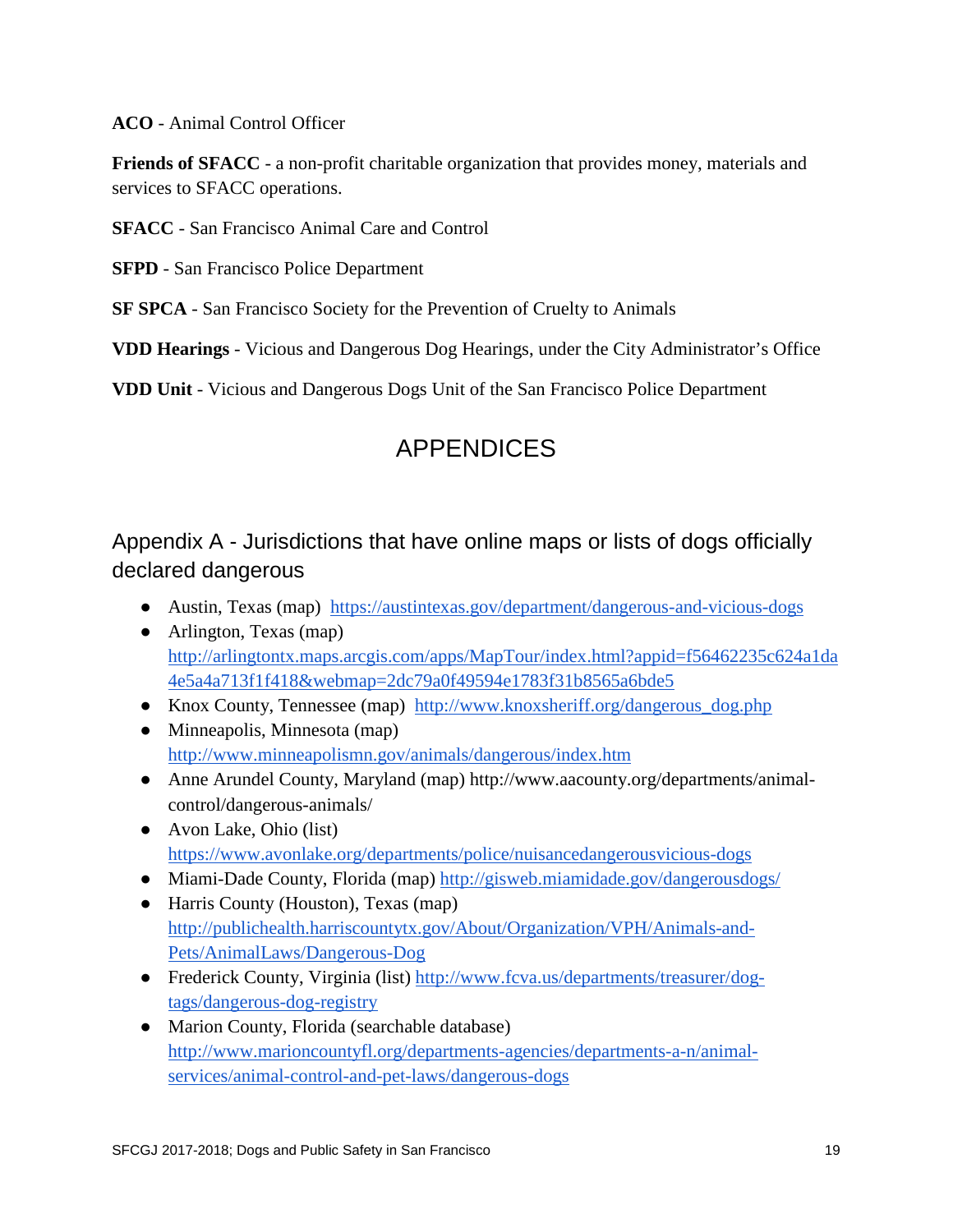- Volusia County, Florida (list with photos) [https://www.volusia.org/core/fileparse.php/5919/urlt/Animal-Control-Dangerous-Dog-](https://www.volusia.org/core/fileparse.php/5919/urlt/Animal-Control-Dangerous-Dog-Info.pdf)[Info.pdf](https://www.volusia.org/core/fileparse.php/5919/urlt/Animal-Control-Dangerous-Dog-Info.pdf)
- Palm Beach County, Florida (interactive map) <http://www.pbcgov.com/snap/DangerousDogs.aspx>
- Seminole County, Florida (map and list) [http://www.seminolecountyfl.gov/departments](http://www.seminolecountyfl.gov/departments-services/county-managers-office/animal-services/declared-dangerous-dogs-list-residing-.stml)[services/county-managers-office/animal-services/declared-dangerous-dogs-list-residing-](http://www.seminolecountyfl.gov/departments-services/county-managers-office/animal-services/declared-dangerous-dogs-list-residing-.stml) [.stml](http://www.seminolecountyfl.gov/departments-services/county-managers-office/animal-services/declared-dangerous-dogs-list-residing-.stml)
- State of Virginia (searchable database)<https://dd.va-vdacs.com/>
- Albuquerque, New Mexico (list) [https://www.cabq.gov/pets/education](https://www.cabq.gov/pets/education-resources/dogs/dangerous-dogs)[resources/dogs/dangerous-dogs](https://www.cabq.gov/pets/education-resources/dogs/dangerous-dogs)

### Appendix B - Jurisdictions with online dog license applications that have user-friendly interfaces

- San Mateo County (petdata.com) [http://www.petdata.com/for-pet-owners/sma/license](http://www.petdata.com/for-pet-owners/sma/license-online)[online](http://www.petdata.com/for-pet-owners/sma/license-online)
- Solano County (petdata.com)<http://www.petdata.com/for-pet-owners/sln/license-online>
- Sacramento County (licensepet.com)<https://licensepet.com/wl3/reg/saccwl>

### Appendix C - SFPD General Order 6.07, dated July 27, 1994

- I. POLICY, A DUTIES OF PATROL OFFICERS. It is the policy of the San Francisco Police Department that district station patrol officers investigate dog bite cases and enforce both local and state animal control laws.
- I. POLICY, C COMMISSION OF ANIMAL CONTROL AND WELFARE. The Chief of Police will designate one supervisory officer assigned to the Special Operations Division to serve on the Commission of Animal Control and Welfare. The officer will serve as the Commission's Hearing Officer and preside over Hearings to determine actions in vicious and dangerous dog cases.
- II. PROCEDURES, B. BITING DOG. 3. QUARANTINE BY 0WNER- Tell the owner to quarantine the dog for at least 10 days and to immediately notify the Department of Public Health, Bureau of Epidemiology and Disease Control (554-2832) if the dog becomes sick, dies or gets lost.
- II. PROCEDURES, B. BITING DOG. 5. INCIDENT REPORT/DPH FORM. Prepare an incident report. Forward the Animal Bit [sic] Report and a copy of the incident report to the Department of Public Health, Bureau of Epidemiology and Disease Control, 101 Grove Street, Room 402, San Francisco, CA 9410

There is no mention in this General Order of the Vicious and Dangerous Dog Unit, which is central to the subject matter.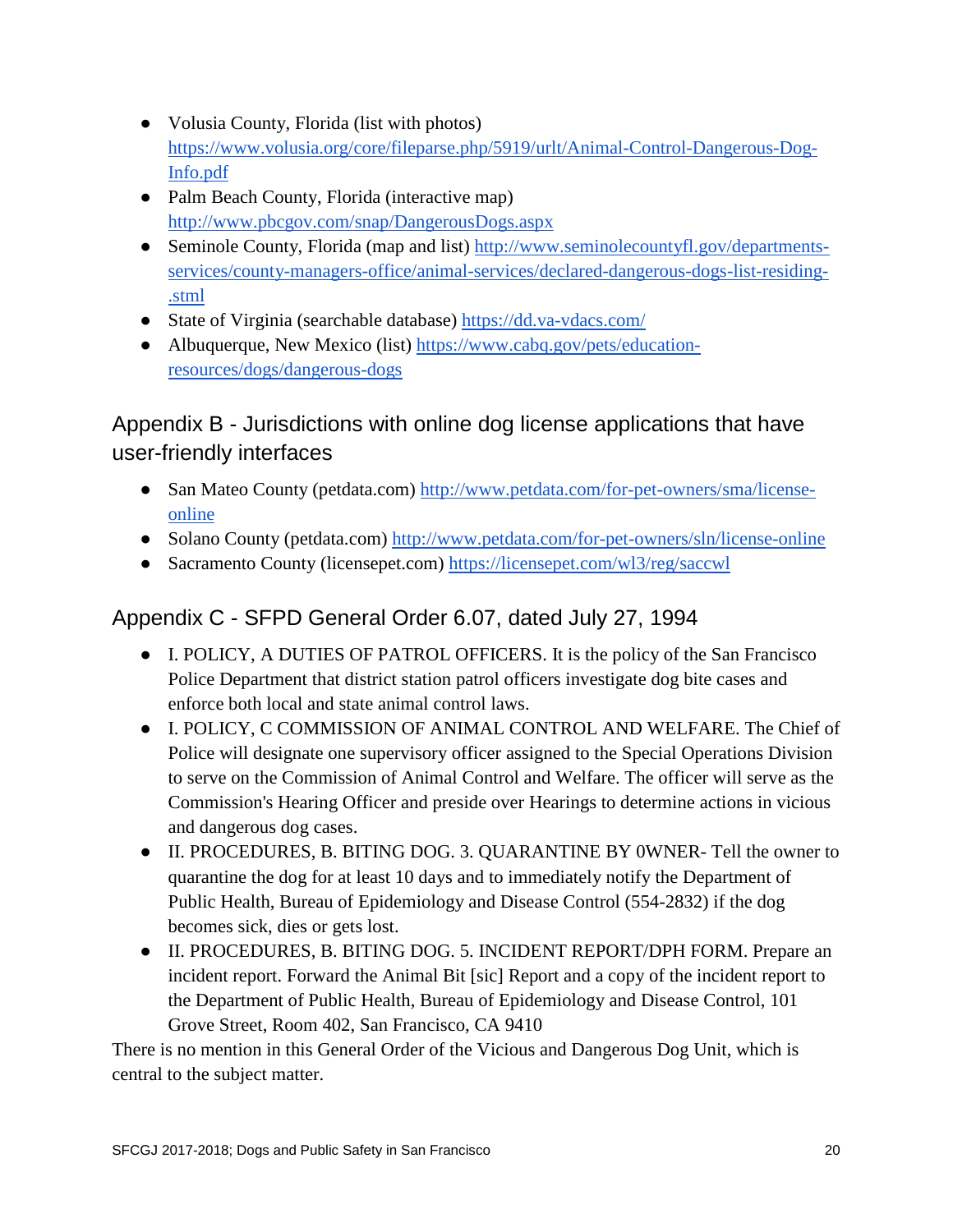#### Appendix D - SFACC Background

SFACC is the city agency responsible for dealing with both domestic and wild animals within San Francisco, and during the past 29 years has performed a broad range of activities and services in the City and County of San Francisco<sup>[25](#page-20-0)</sup>, including:

- Operating an animal shelter, with food, water, exercise, and medical care provided for all animals within. This shelter is also where dogs are impounded while waiting for a Vicious and Dangerous Dog Hearing. When required by law or medical necessity, and as a last resort, the shelter provides humane euthanasia for some of those animals as a shelter service.
- Administering the sale and recording of dog licenses.
- Receiving and recording all dog rabies vaccination records.
- Receiving and recording all dog bite records from police and medical sources, and transmitting a quarterly summary of those records to the State of California to assist in rabies control.
- Sponsoring animal volunteer programs, including volunteers who work in the animal shelter.
- Adopting or fostering out as many of the animals in their shelter as possible, in conjunction with animal behaviorists, veterinarians, rescue groups, and the SFSPCA, to make sure that the animals will have good homes in which to thrive.
- Providing the City and County with a force of Animal Control Officers (ACOs) SFACC collects fees and fines for many of these activities, but these funds amount to only a very small fraction of the operational costs. For fiscal year 2016-2017 the city's General Fund budget for SFACC was nearly \$7,000,000, while the income from fees and fines was less than \$500,000. Public donations for that year through a non-profit organization called Friends of SFACC amounted to about \$152,000. Other funds spent from a County-established fund called "Animal Care and Control Gift Fund" totaled over \$220,000. In addition to volunteers in the animal shelter, SFACC has over 50 full- and part-time employees, including veterinary staff, animal behaviorists, front counter and office staff, animal shelter staff, and Animal Control Officers.

### Appendix E - SFACC - Inter Agency Coordination<sup>[26](#page-20-1)</sup>

Parks and Recreation. SFACC cooperates with Park Rangers to deal with animal issues that occur within city parks. This includes, among other issues, problems and complaints about dog behavior, and wild animals such as coyotes.

<span id="page-20-0"></span> <sup>25</sup> Health Code Section 41.4

<span id="page-20-1"></span> $26$  The information in this section was derived from interviews.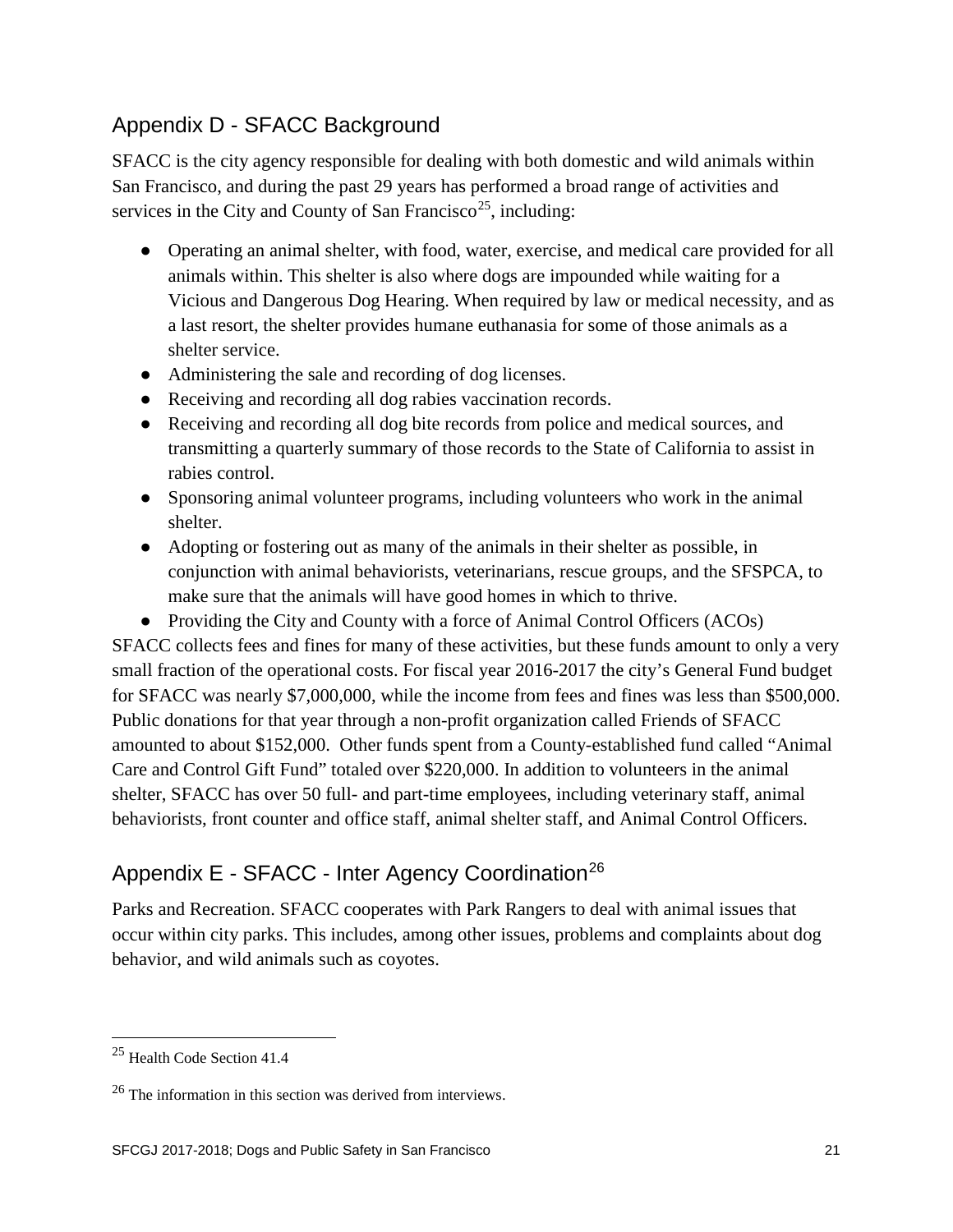San Francisco Police Department and San Francisco Fire Department. SFACC ACOs are called to emergencies when animals are involved that SFPD or SFFD cannot handle. For example, if there is a fire in a home with pets, SFACC may be called for assistance; or if there is an arrest of a person with a dog, SFACC may be called to house the dog temporarily at its animal shelter. When SFPD encounters a dog behaving dangerously it can request SFACC to impound the dog. Also, SFACC cooperates and sometimes collaborates with the SFPD VDD Unit in investigating dog-related incidents.

U.S. Federal Park Police. SFACC cooperates with Federal Park Police to deal with animal issues that occur on federal land within the city limits, such as at Ocean Beach or in the Presidio. As with city parks, this may include problems and complaints about dog behavior, or wild animals such as coyotes.

Treasury and Tax Department. The Real Estate Tax division sends out dog license reminders generated through the data in Chameleon, and deals with the returned mail and incomplete applications. The Cashier's office handles walk-in dog license requests and the online license requests that come through licensepet.com.

The IT Department assists SFACC by writing custom reports from Chameleon data, and by making sure the Chameleon software is running properly. The IT Department is also responsible for implementing requested software changes.

#### Appendix F - Dog Licensing Background

#### **Why dogs don't get licensed:**

- Dog owners may not be aware that a dog license is required, if it was not part of their upbringing or cultural background.
- The process of licensing your dog can be a nuisance, especially if you must do it in person.
- When your dog is licensed it is "in the system", so that license renewals are sent regularly, and the dog owner is subject to late fees and citations for lack of compliance.
- Some dog breeds such as pit-bulls face extra scrutiny under the legal requirement to have them fixed after the age of 8 weeks.
- For those who don't see the usefulness of licensing their dogs, a dog license fee may just seem like another tax to pay.
- A more modern method of identifying pets exists in the form of micro-chipping.
- Dog license fees can be a burden on low-income families.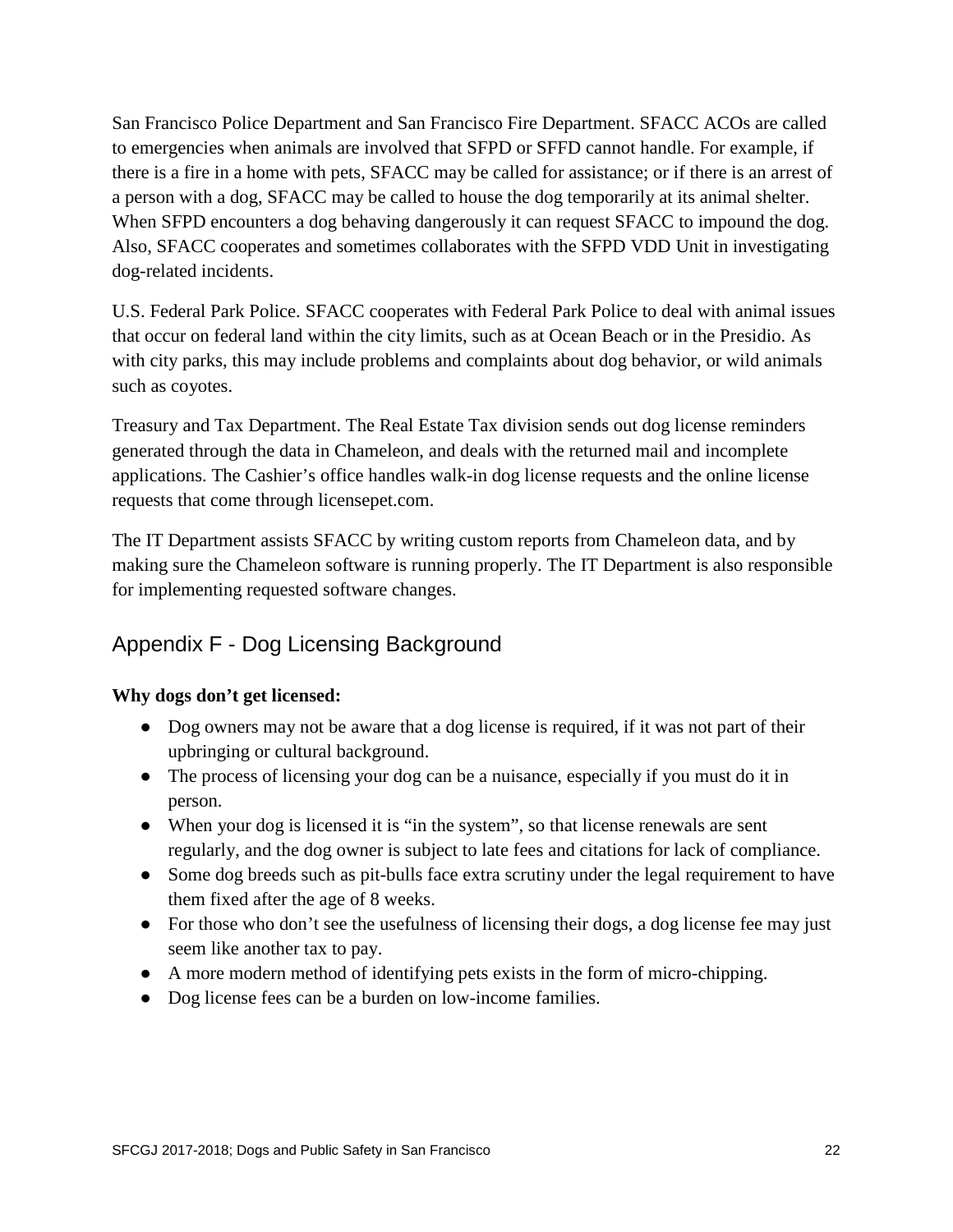#### **Current dog license procedures and other considerations[27](#page-22-0)**

The San Francisco Treasurer and Tax Office, on behalf of SFACC, sends out automated letters to dog owners with expiring licenses, and to dog owners who have had their dogs vaccinated but whose dogs do not have licenses. (Veterinarians and anyone else who vaccinates dogs in San Francisco is required by law to report that vaccination to SFACC.) These automated letters start with an initial letter; if necessary there is a follow-up letter, and then a final notice. There is, however, no follow-up to these final notices and no consequences for failing to respond to them. We conclude that a large percentage of dog owners routinely ignore these official letters from their county government.

A previous administration at SFACC tried to improve the rate of dog licensing through a doorto-door campaign. This effort did not produce a noticeable increase in dog licenses. We conclude that this kind of effort is ineffective.

Dog licenses can be purchased or renewed online through a service called licensepet.com, which SFACC uses. We would expect an online process to increase dog license compliance when it is more convenient than going in person. However, the existing user interface can only be described as clumsy, difficult to use, and out of date, which results in frequent delays and frequent abandoned attempts by users (our evidence for this last point is only anecdotal, since the vendor refuses to release site diagnostic information to their client, the City and County of San Francisco). Delays are caused by the need to contact the dog owner when their online attempt is unsuccessful because parts of the required materials were not received and wait for them to respond. During these delays the City already has their payment, but can't process it properly because the license can't be issued.

SFACC is currently researching a better online interface, and better dog license management tools. We encourage this effort.

#### Appendix G - Background information - SFACC Chameleon Software

SFACC uses a software program called Chameleon to enter animal and owner data into a database from which reports can be generated. Animal shelter information such as intake date and departure date, status and care notes, and medical treatments are entered into Chameleon by SFACC staff. Other information entered into Chameleon includes all ACO dispatch calls and the results of those calls, dog license information, dog vaccination information received from veterinarians and animal hospitals, bite reports received, and animal-related police incidents. Chameleon contains a unique record for all animals that pass-through ACC operations, and a related unique record for the animal's owner, if known. One owner record may be associated with any number of animal records within Chameleon.

<span id="page-22-0"></span><sup>&</sup>lt;sup>27</sup> The information in this section was derived from interviews, and public records.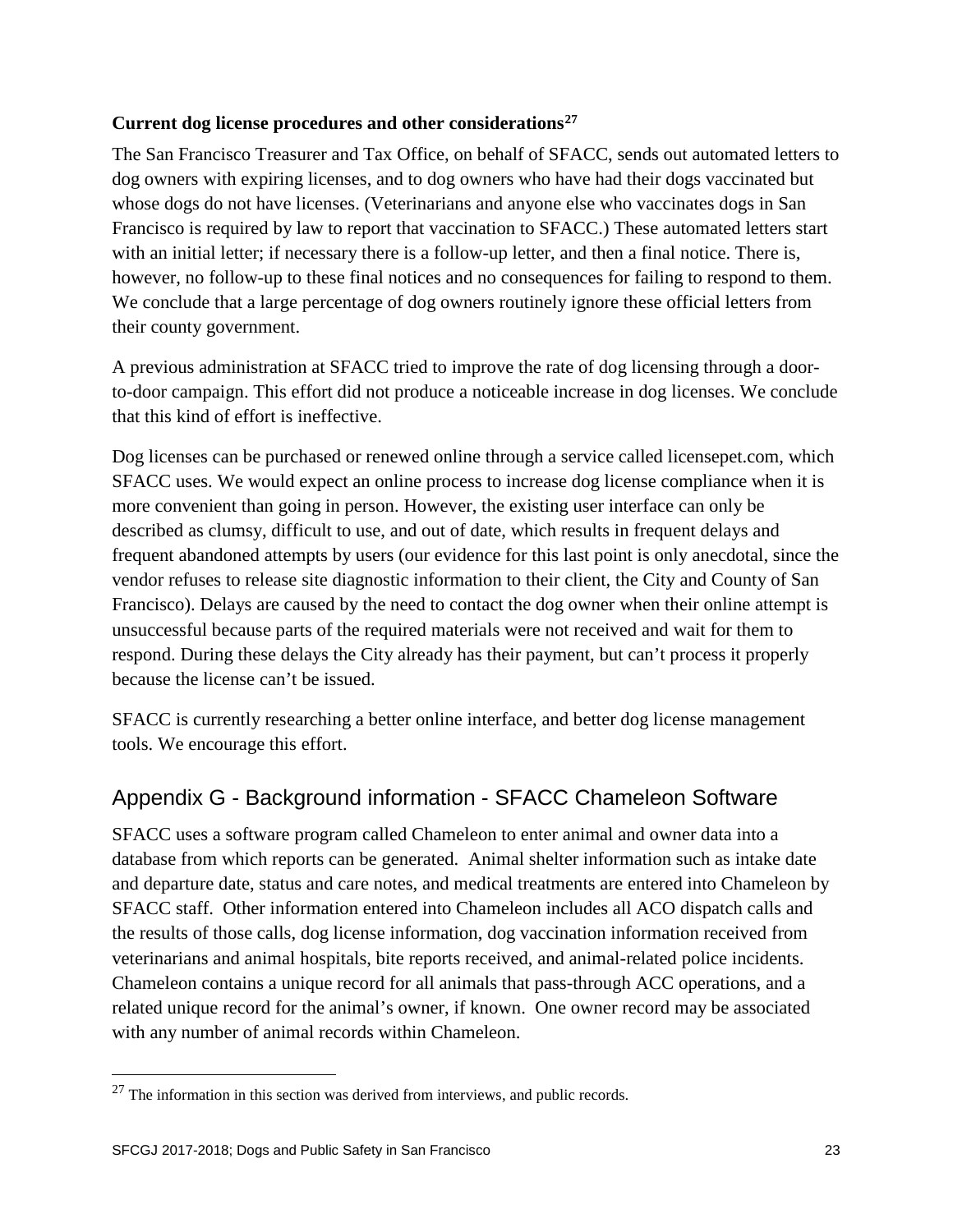#### Appendix H - Background on SFPD VDD Unit

The VDD Unit officer plays an important role in the Vicious and Dangerous Dog Hearings (see that section for more details about those Hearings). This officer (as does any police officer) has the authority to have SFACC impound any dog that he observes behaving in a vicious or dangerous manner. Also, this officer receives complaint forms from the public about potentially vicious and dangerous dogs, and receives appeals from owners of dogs that have been impounded. When a Hearing is required, the VDD Unit officer schedules the parties to the Hearing, usually the victim(s) of an attack and the owner(s) of the dog in question plus any other witnesses, to appear together at a regularly scheduled Hearing. The VDD Unit officer provides the Hearing Officer with all the paperwork and evidence regarding the case at the beginning of the case Hearing. Paperwork can include complaint forms, police incident reports, bite reports, and the dog owner's appeal of impoundment. Evidence can include photos, audio and video recordings, or other physical evidence.

The VDD unit officer also manages the archive of audio recordings of Hearings, receives the originals of all Hearing Decisions, provides copies of them to SFACC and to the parties to the Hearing, and archives dog-related police incident reports.

#### Appendix I - Background on Vicious and Dangerous Dog Hearings<sup>[28](#page-23-0)</sup>

#### **History**

The Vicious and Dangerous Dog Hearings were originally supposed to be the responsibility of the Department of Public Health, and then of the Commission of Animal Welfare and Control. At some point SFPD took them over, and after that SFACC was mostly in control of the process. Currently these Hearings are managed by the City Administrator's Office.

#### **Legal Background**

The immediate legal background for these Hearings consists of several areas of city code, mostly Health Code Article 1, Section 42.3.

Administrative Hearing Officers such as the ones used for these Hearings are not members of the judiciary. They represent the executive branch of the government entity concerned, in this case the City and County of San Francisco. The head of that executive branch is, of course, the Mayor. Next in line after the Mayor is the City Administrator, and the City Administrator's Office is primarily responsible for the operation of these Hearings. Hearing Officers are

<span id="page-23-0"></span><sup>&</sup>lt;sup>28</sup> Information in this section was derived from city code, public records and interviews. Public records include recordings of individual Hearings, and Decisions from those Hearings.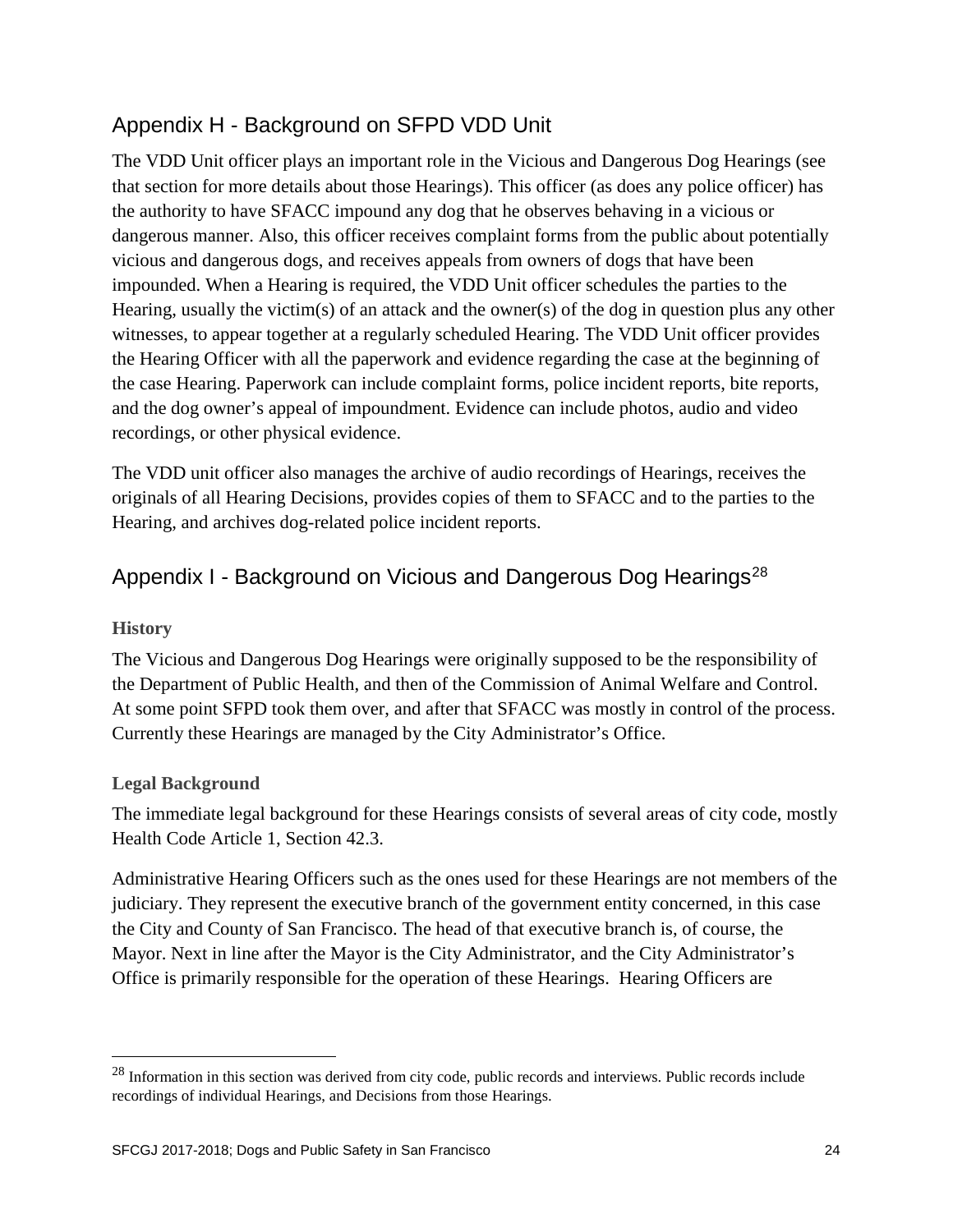recruited and hired by the Office of the Controller, and trained and scheduled for Hearings by the City Administrator's Office.

#### **Parties to the Hearing**

- The victim of a reported attack by the dog, or the complainant about the dog's behavior.
- The owner or owners of the dog (note that "owner" in this context is very broadly defined in the Health Code).
- SFACC, as the agency responsible for making sure that the Hearing Decisions are carried out. SFACC may also serve as an information resource for the Hearing Officer by providing background information about a dog from their database during the Hearing. An SFACC animal control officer or other staff member may participate in a Hearing as a witness.
- SFPD VDD unit officer, either as a witness or as the custodian of evidence, or both. Other police officers may also appear as witnesses, as may members of the public.

#### **Informality of Hearings**

Witnesses are not sworn. Although audio recordings of the Hearings are made and the recordings are available on request, there is no court reporter present and no transcript is issued. Rules of evidence are not strictly observed.

#### **Hearing Decisions**

Under current practice there are four possible Decision outcomes:

- 1. The Decision may be that the dog is not vicious or dangerous. This dog will be released to the owner, if it has been impounded at SFACC, as soon as the Decision is published.
- 2. The Decision may be that there is no problem with the dog itself but that the owner is the cause of the bad behavior of the dog. In this case the Hearing Officer may order that the dog be removed from the owner's care, and even that the owner should not be allowed to own dogs in the future. It is not clear that there is any local ordinance supporting this kind of Decision but as far as we could find such Decisions have not been challenged.
- 3. The Decision may be that the dog is vicious and dangerous, but this Decision may be "held in abeyance" for a period of time. Such a Decision may require that the dog should undergo training, or it may only require that the dog should not again exhibit the vicious or dangerous behavior during that period of abeyance. This is, in effect, a sort of probation, and if the dog passes the probation it will no longer be considered vicious and dangerous. If the dog offends again during that period and/or if the dog does not undergo the required training, the Hearing Officer may decide that the dog is indeed vicious and dangerous after all. There is no support in local ordinance for holding a vicious and dangerous dog Decision in abeyance. Also it is not clear under such a Decision whether the owner is required to observe the restrictions that apply to dogs that have been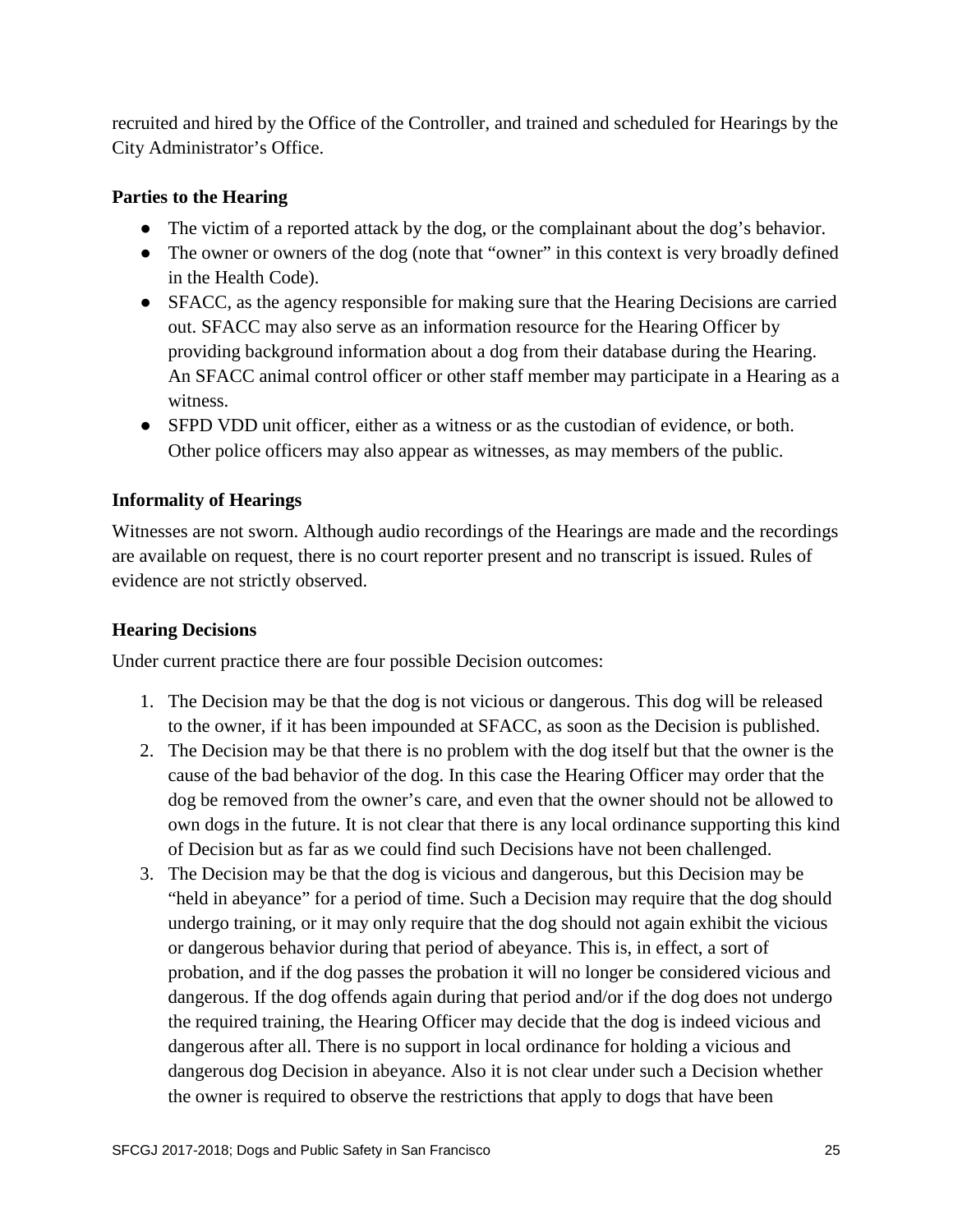determined to be vicious and dangerous, as described in San Francisco Health Code Article 1 Section 42.2.

- 4. The Decision may be that the dog is vicious and dangerous, with no probation or abeyance. In this case, the Hearing Officer can prescribe the disposition of the dog:
	- The dog may be allowed to remain in the custody of the owner but must be leashed and muzzled at all times while in public, must have a permanent identification number affixed to the dog, must be registered and have a photo on file with SFACC as a vicious and dangerous dog, the owner must pay a \$250 registration fee, and the owner must place a sign in plain view at the dog's place of residence that there is a dangerous dog on the premises. Such a dog may not be sold or have a transfer of ownership within the city, and may only leave the city if authorities at its new location are notified of its status. These restrictions are listed in San Francisco Health Code Article 1 Section 42.2.
	- The dog may have the above restrictions applied but with a proviso that if the dog completes a training course and can then demonstrate proper behavior, it can be released from those conditions. Note that this is a different case from holding the vicious and dangerous Decision in abeyance. In that case the above restrictions are apparently not applied during the abeyance period. In this case they are applied until the ruling about the dog's status is lifted. It is true that there is no support in local ordinance for removing the status of "vicious and dangerous" from a dog, but this seems to us to be a reasonable compromise for those dogs with borderline behavior issues.
	- If the dog is incorrigibly dangerous, the Hearing Officer may order that it be humanely destroyed.

#### Appendix J - Sample Style for Reporting Dog Bite Data (2017 data excludes December)

|      |                                     | <b>PROVOKED OR NOT PROVOKED</b> |                               |                               |                                   |             |                           |  |  |
|------|-------------------------------------|---------------------------------|-------------------------------|-------------------------------|-----------------------------------|-------------|---------------------------|--|--|
| Year | <b>Total</b><br>Dog<br><b>Bites</b> | <b>Provoked</b>                 | <b>Pct</b><br><b>Provoked</b> | <b>Not</b><br><b>Provoked</b> | <b>Pct Not</b><br><b>Provoked</b> | Unkn<br>own | <b>Pct</b><br>Unknow<br>n |  |  |
| 2017 | 1007                                | 253                             | 25.12%                        | 554                           | 55.01%                            | 200         | 19.86%                    |  |  |
| 2016 | 821                                 | 230                             | 28.01%                        | 375                           | 45.68%                            | 216         | 26.31%                    |  |  |
| 2015 | 793                                 | 273                             | 34.43%                        | 357                           | 45.02%                            | 163         | 20.55%                    |  |  |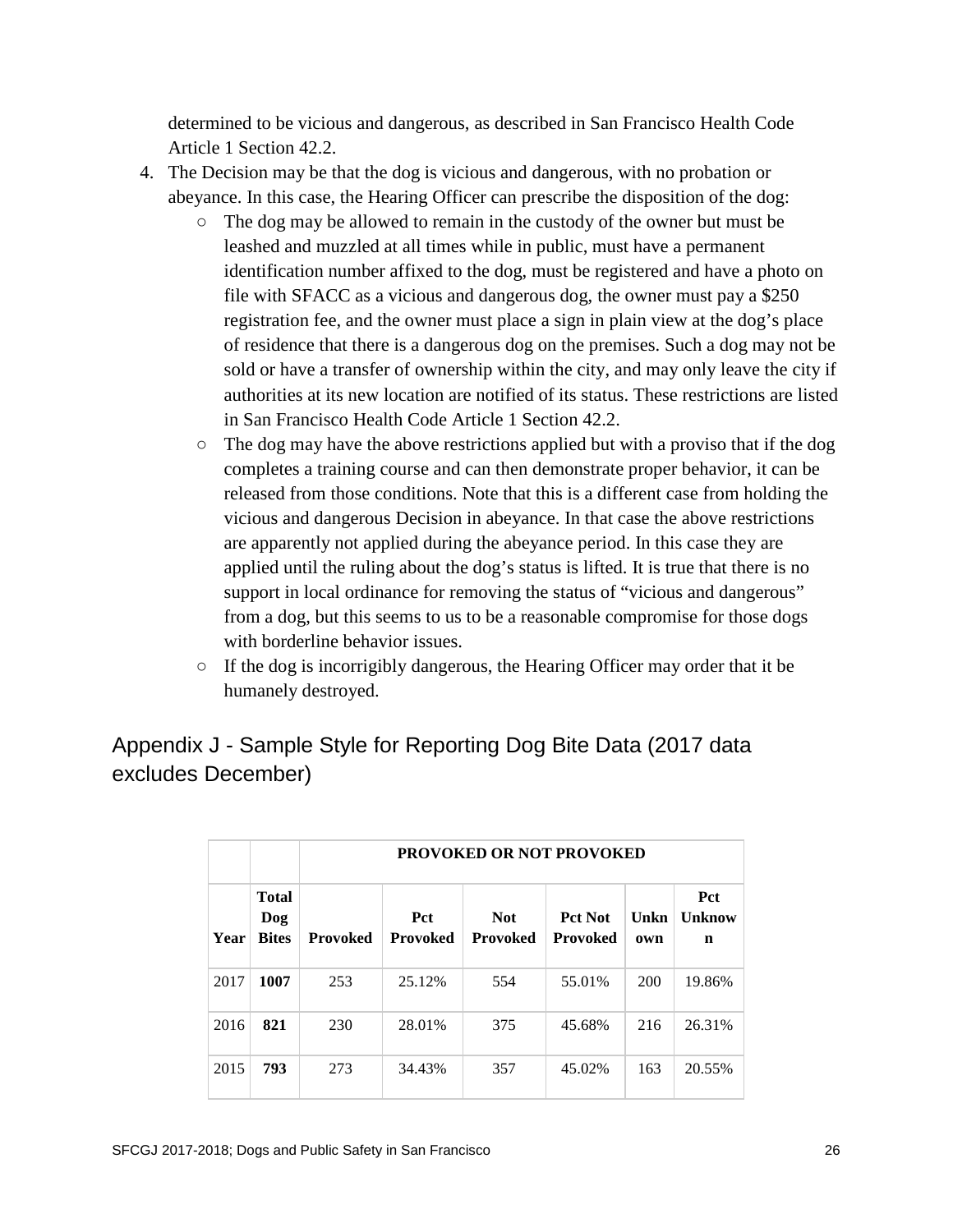| 2014 | 957                                 | 240                          | 25.08%          | 480              | 50.16%           | 237         | 24.76%                              |  |  |
|------|-------------------------------------|------------------------------|-----------------|------------------|------------------|-------------|-------------------------------------|--|--|
| 2013 | 884                                 | 260                          | 29.41%          | 415              | 46.95%           | 209         | 23.64%                              |  |  |
|      |                                     |                              |                 |                  |                  |             |                                     |  |  |
|      |                                     | <b>ON LEASH OR OFF LEASH</b> |                 |                  |                  |             |                                     |  |  |
| Year | <b>Total</b><br>Dog<br><b>Bites</b> | <b>On Leash</b>              | Pct On<br>Leash | <b>Off Leash</b> | Pct Off<br>Leash | Unkn<br>own | Pct<br><b>Unknow</b><br>$\mathbf n$ |  |  |
| 2017 | 1007                                | 228                          | 22.64%          | 663              | 65.84%           | 116         | 11.52%                              |  |  |
| 2016 | 821                                 | 167                          | 20.34%          | 499              | 60.78%           | 155         | 18.88%                              |  |  |
| 2015 | 793                                 | f173                         | 21.82%          | 499              | 62.93%           | 121         | 15.26%                              |  |  |
| 2014 | 957                                 | 163                          | 17.03%          | 631              | 65.94%           | 163         | 17.03%                              |  |  |
| 2013 | 884                                 | 189                          | 21.38%          | 538              | 60.86%           | 157         | 17.76%                              |  |  |

Appendix K: SFACC Code Violations, Chameleon (2017 data excludes December)

| Year | 41.12C | 42  | 597 | 1091 | 43.2(A) | 122335<br>H&S | 597S | 597T             | 40.6           |
|------|--------|-----|-----|------|---------|---------------|------|------------------|----------------|
| 2017 | 298    | 75  | 85  | 63   | 14      | 5             | 6    | $\theta$         | $\mathbf{0}$   |
| 2016 | 342    | 97  | 145 | 111  | 9       | 12            | 3    | $\boldsymbol{0}$ | $\overline{2}$ |
| 2015 | 236    | 86  | 111 | 71   | 19      | 6             | 2    | 2                | 1              |
| 2014 | 375    | 101 | 136 | 118  | 21      | 22            | 5    | $\boldsymbol{0}$ | $\mathbf{0}$   |
| 2013 | 313    | 83  | 103 | 121  | 16      | $\,8\,$       | 6    | $\mathbf{0}$     | 1              |
| 2013 | 341    | 107 | 171 | 141  | 43      | 11            | 1    | $\theta$         | $\mathbf{0}$   |

41.12C SF Health Code, Welfare